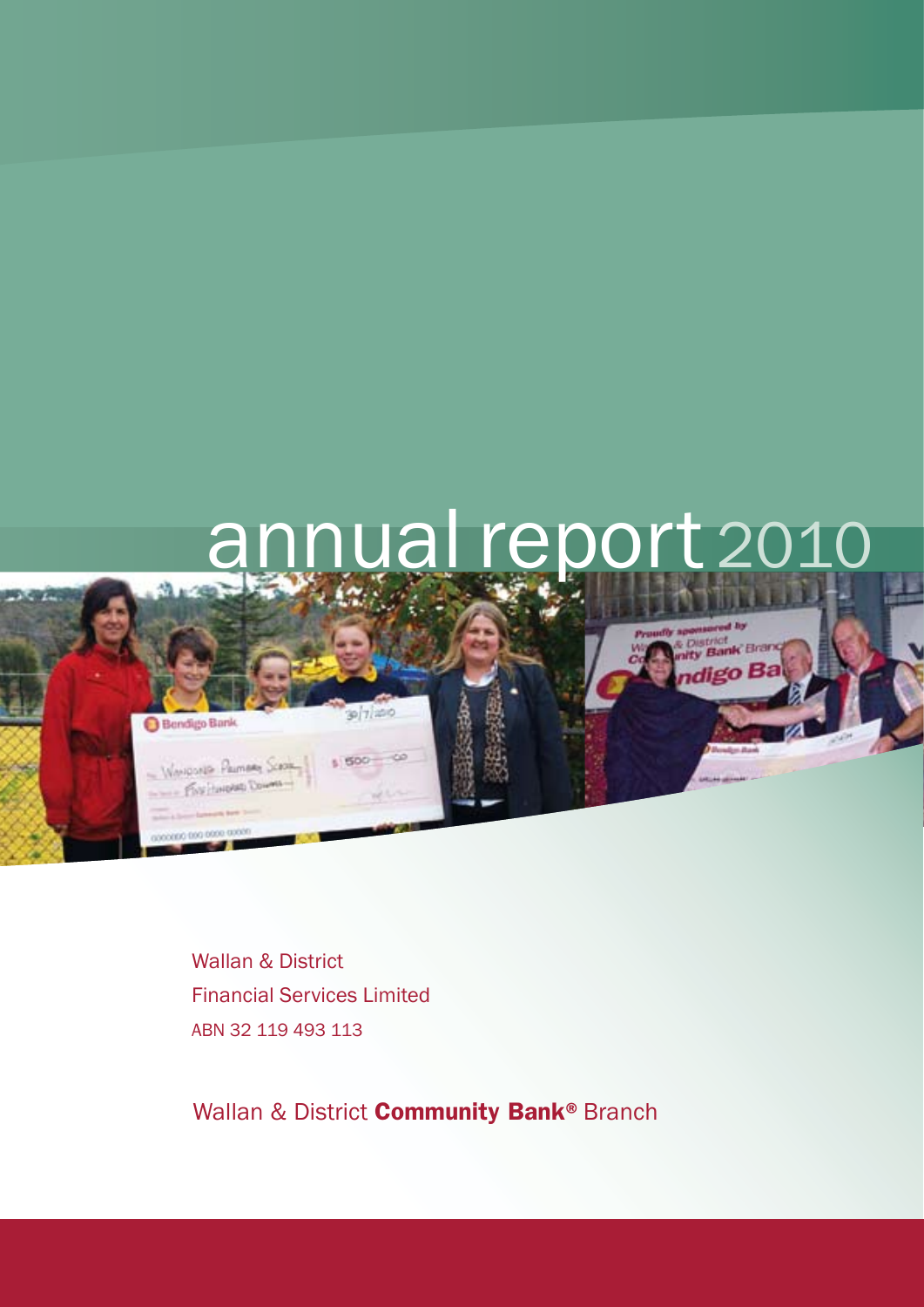## **Contents**

| <b>Chairman's report</b>                 | 2        |
|------------------------------------------|----------|
| <b>Manager's report</b>                  | 3        |
| Directors' report                        | $4 - 7$  |
| <b>Financial statements</b>              | $8 - 11$ |
| <b>Notes to the financial statements</b> | 12-25    |
| <b>Directors' declaration</b>            | 26       |
| Independent audit report                 | 27-28    |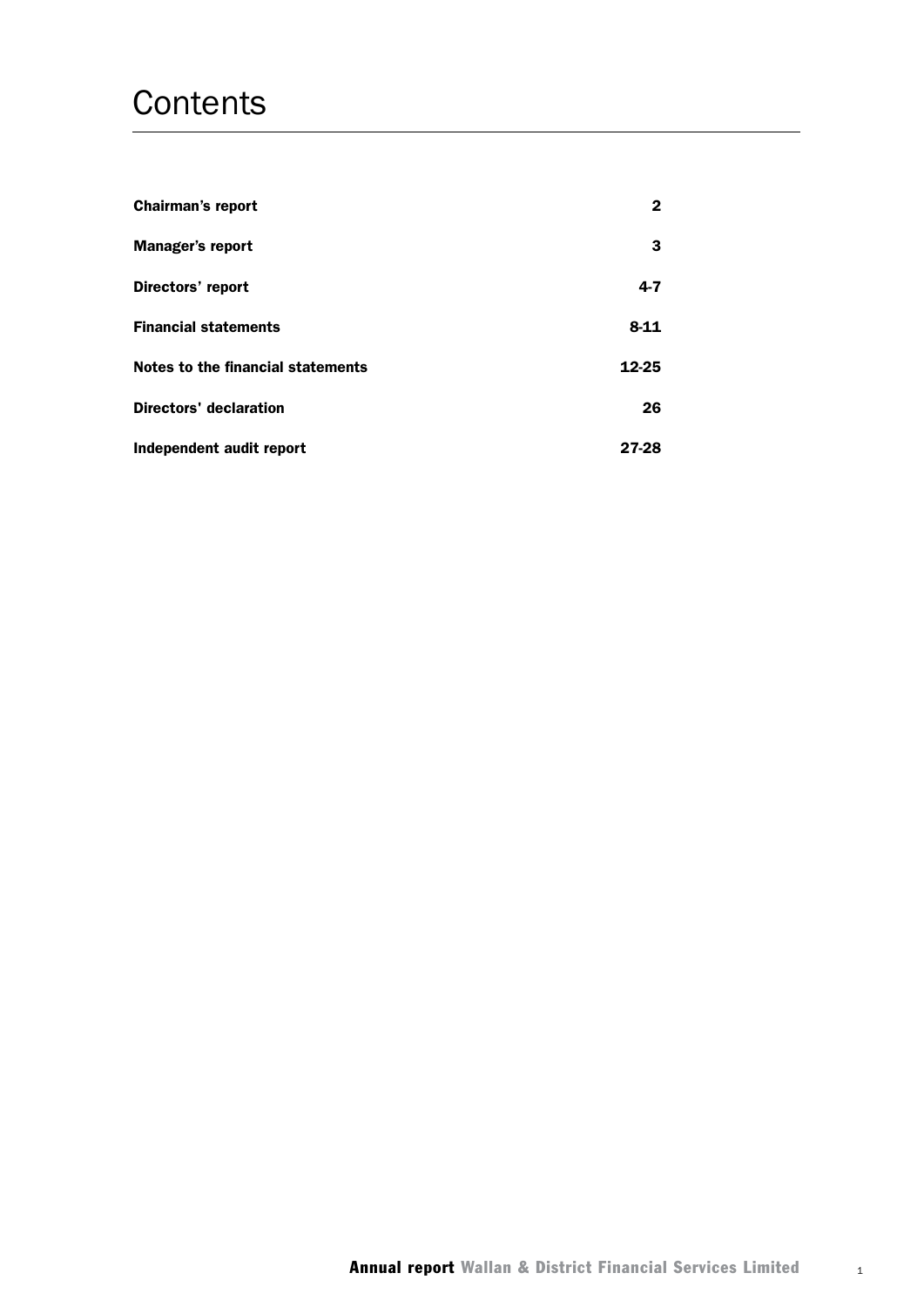# Chairman's report

### For year ending 30 June 2010

This will be the first AGM held by Wallan & District Financial Services Limited where Peter Roylance is not our Chairman. For those who were not aware, Peter stepped down as Chairman on 1 July 2010 and I was accepted by the Board as our new Chairman. I feel privileged to have been accepted into this role and am also pleased to announce that Peter will continue as a Director and Deputy Chairman.

I would like to take this opportunity to thank Peter for his leadership, commitment and dedication throughout the past four years. During this time, Peter has seen the Wallan & District Community Bank® Branch move from the feasibility and share release stage to a position of almost \$60 million in footings, the achievement of our first financial year profit and the return of more than \$60,000 to groups in our community (more than \$24,000 in the last financial year).

This is a tremendous achievement in a relatively short period of time, and is a testament to the hard work and commitment by Peter, Board members and our fantastic staff. I constantly receive the highest praise from customers when talking about our team. Our staff is our greatest asset, and we are fortunate to have a dedicated team in Kevin, Kate, Tracey, Angela and Kirsty. Their service is of the highest possible standard, and I take this opportunity to thank them all on your behalf.

I would also like to welcome Kevin Hannam to our team. Kevin was appointed as our Branch Manager in November 2009, and we are thankful to have such an experienced and accomplished team member. With a solid banking background to consolidate the foundations made over our first two and a half years, Kevin has already proven his ability in attracting new business and we look forward to continued and sustained growth.

It was with regret that we accepted the resignation of one of our Directors, Tony Bellizia during the year. Tony is committed to his own business, and circumstances meant he could no longer devote the time he considered necessary to fulfil his duties as a Director. We thank Tony for his commitment to Wallan & District Financial Services Limited.

During the year, we welcomed Director, Greg Marshall to the Board. Greg is proving to be a very enthusiastic member of the Board and is actively involved with our sponsorship and marketing sub committee.

While we have made significant progress throughout the past three years of operation, our focus now is to continue to build and improve on funding projects for the benefit of our community and providing a return to our shareholders. Wallan & District Community Bank® Branch benefits our whole community, and these benefits extend beyond banking and enter into providing additional opportunities for our community.

You, our shareholders, have made the most important contribution to our success, and you can continue this contribution by encouraging customers and potential customers to use our services. In doing this, Wallan & District Community Bank® Branch can further contribute to our community and shareholders.

Paul Gardiner Chairman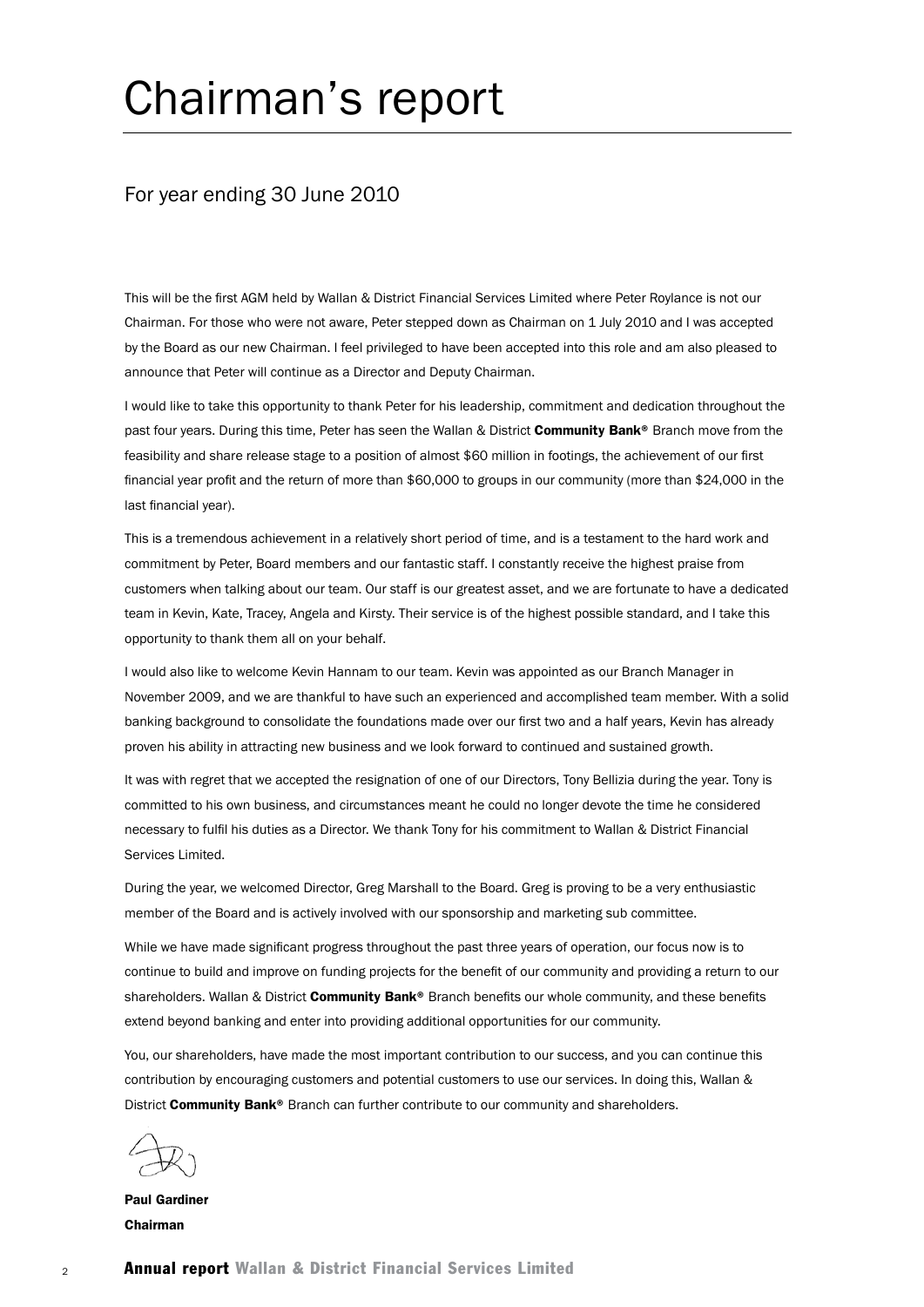# Manager's report

### For year ending 30 June 2010

It is a pleasure to submit my first Manager's Report to the Annual General Meeting of the Wallan & District Financial Services Ltd.

I would like to thank the Board for the opportunity to manage the Wallan & District Community Bank® Branch and acknowledge the efforts of my predecessor Donna Draper-Challenger. New business in the branch has accelerated in the past twelve months increasing funds under management from \$43.7 million through the \$50 million mark to be just under \$60 million as at the date of this report. This represents a 36.6% increase in the past year. More importantly, the business is now profitable.

In the past twelve months we have supported our local community by handing out more than \$24,000 in grants, donations and sponsorships. This is all made possible by the hard work and enthusiasm of our professional and friendly team of Kate Liddell, Tracey Charry, Kirsty Goddard and Angela Carroll.

Having a dedicated and supportive Board of Directors is imperative to the success of this business. To take on the role of a Director is both time consuming and onerous, and we cannot forget voluntary and unpaid. Past Chairman, Peter Roylance, current Chairman, Paul Gardiner and the Board are to be congratulated for their selfless efforts. The future success of the **Community Bank®** branch is incumbent on the continued support and promotion by all members of the Board and the branch team, and you the shareholders.

The Wallan & District **Community Bank®** Branch is primarily in existence to provide local banking services and from profits generated by these services, assistance to local, not for profit organisations. The concept that an Australian bank would give back a significant portion of its profits to the local community was both foreign and attractive to me as a career banker. It is what brought me to Wallan and it is what motivates me, and my team, to make this branch of Bendigo Bank, the best performing branch in not just this region, but this state. This can only be achieved with the full support of the community which we are here to assist.

The team is looking forward to the next twelve months. With challenging growth targets in place which we will exceed, and the resultant increase in profits, we will be in a position to not only significantly increase the sponsorships and grants, but also, give the shareholders of Wallan & District Financial Services Ltd a return on their investment via dividends.

I will finish with a question to all our shareholders, local business community and the past and future recipients of sponsorships and grants.

If you don't bank with the Wallan & District Community Bank® Branch, why not?

Kevin Hannam Brranch Manager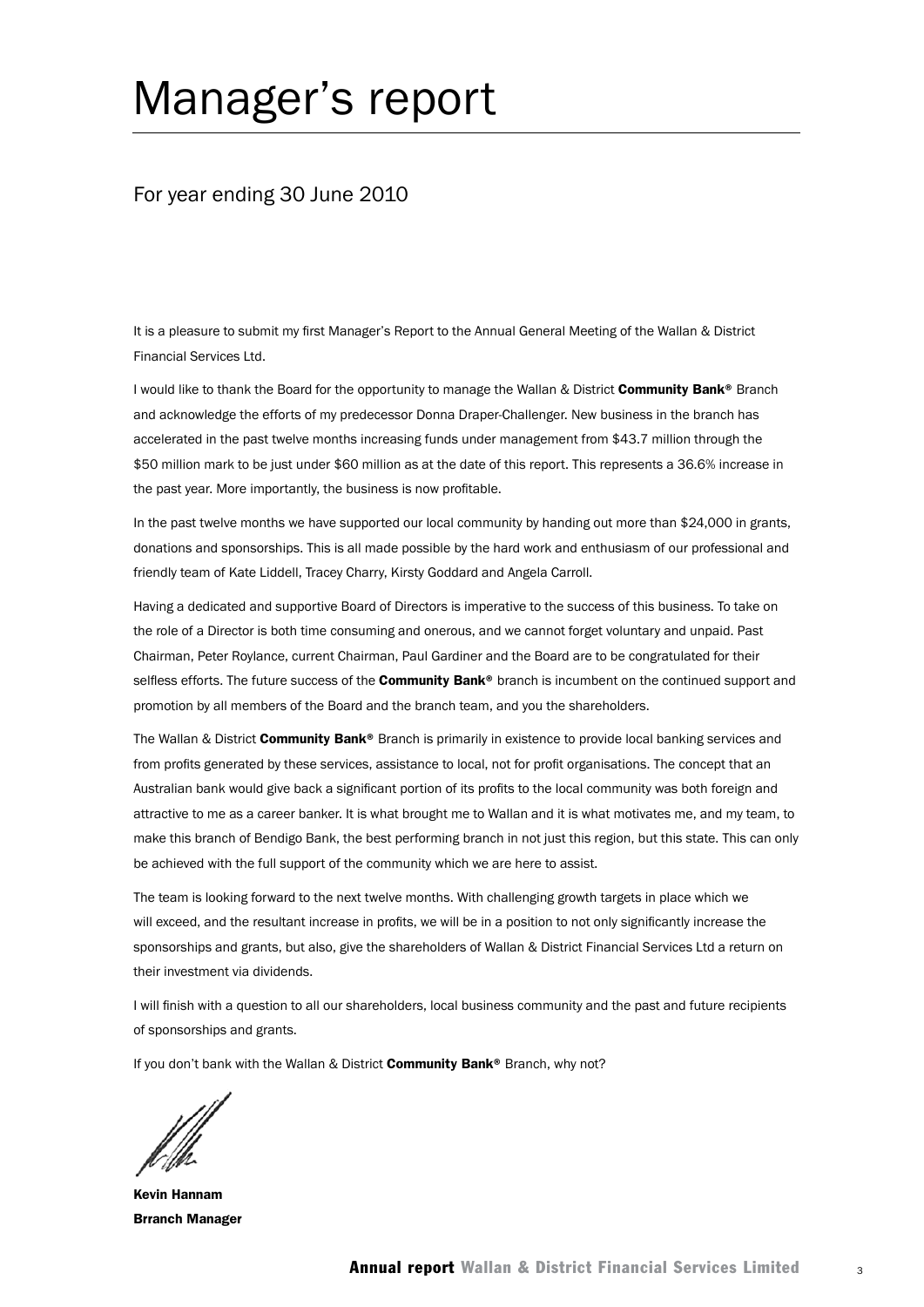# Directors' report

## For the financial year ended 30 June 2010

Your Directors submit their report of the Company for the financial year ended 30 June 2010.

#### **Directors**

The names and details of the Company's Directors who held office during or since the end of the financial year are:

| <b>Peter Roylance</b>                         | <b>Paul Gardiner</b>                              |
|-----------------------------------------------|---------------------------------------------------|
| Director                                      | Chairman                                          |
| <b>Electrical Supervisor</b>                  | Police Officer                                    |
| <b>Graham Freeman</b>                         | <b>Peter Graham</b>                               |
| Director                                      | Director                                          |
| Semi-Retired                                  | Small Business Operator                           |
| <b>Susan Marstaeller</b>                      | <b>Walter Mott</b>                                |
| Director                                      | Director                                          |
| Office Administrator                          | <b>Businessman</b>                                |
| Andrzej Skora                                 | <b>Trevor Tobias</b>                              |
| Director                                      | Director                                          |
| Accountant                                    | <b>Company Director</b>                           |
| Antonio Bellizia (resigned 29 September 2009) | <b>Greg Marshall</b> (appointed 24 November 2009) |
| Director                                      | Director                                          |
| Civil Engineer                                | Retired                                           |

Directors were in office for this entire year unless otherwise stated.

#### Principal activities

The principal activities of the Company during the course of the financial year were in providing Community Bank<sup>®</sup> services under management rights to operate a franchised branch of Bendigo and Adelaide Bank Ltd.

There has been no significant changes in the nature of these activities during the year.

#### Operating results

The profit/(loss) of the Company for the financial year after provision for income tax was \$48,220 (2009: (\$37,394)).

#### Significant changes in the state of affairs

In the opinion of the Directors there were no significant changes in the state of affairs of the Company that occurred during the financial year under review not otherwise disclosed in this report.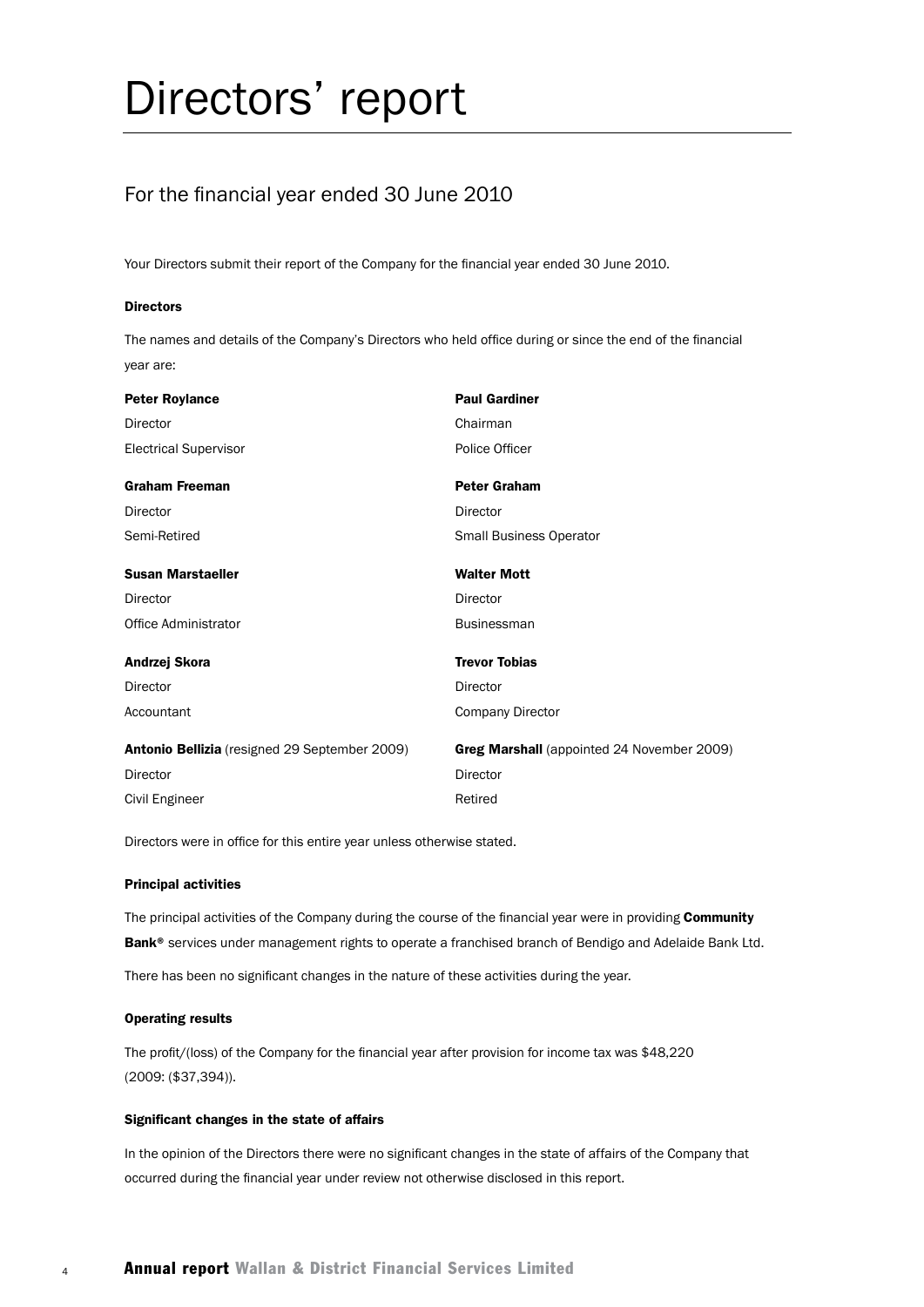#### Significant events after the balance date

There are no matters or circumstances that have arisen since the end of the financial year that have significantly affected or may significantly affect the operations of the Company, the results of those operations or the state of affairs of the Company, in future years.

#### Likely developments

The Company will continue its policy of providing banking services to the community.

#### Directors' benefits

No Director has received or become entitled to receive, during or since the financial year, a benefit because of a contract made by the Company, controlled entity or related body corporate with a Director, a firm which a Director is a member or an entity in which a Director has a substantial financial interest apart from the following.

Newspaper House Pty Ltd and James Yeates Printing Pty Ltd, of which Walter H Mott is a Director and shareholder, received a fee of \$1,916 (2009: \$1,918) for advertising and printing services supplied during the year ended 30 June 2010.

This statement excludes a benefit included in the aggregate amount of emoluments received or due and receivable by Directors shown in the Company's accounts, or the fixed salary of a full-time employee of the Company, controlled entity or related body corporate.

#### Indemnification and insurance of Directors and Officers

The Company has agreed to indemnify each Officer (Director, Secretary or employee) out of assets of the Company to the relevant extent against any liability incurred by that person arising out of the discharge of their duties, except where the liability arises out of conduct involving dishonesty, negligence, breach of duty or the lack of good faith. The Company also has Officers Insurance for the benefit of Officers of the Company against any liability occurred by the Officer, which includes the Officer's liability for legal costs, in or arising out of the conduct of the business of the Company or in or arising out of the discharge of the Officer's duties.

Disclosure of the nature of the liability and the amount of the premium is prohibited by the confidentiality clause of the contract of insurance. The Company has not provided any insurance for an Auditor of the Company or a related body corporate.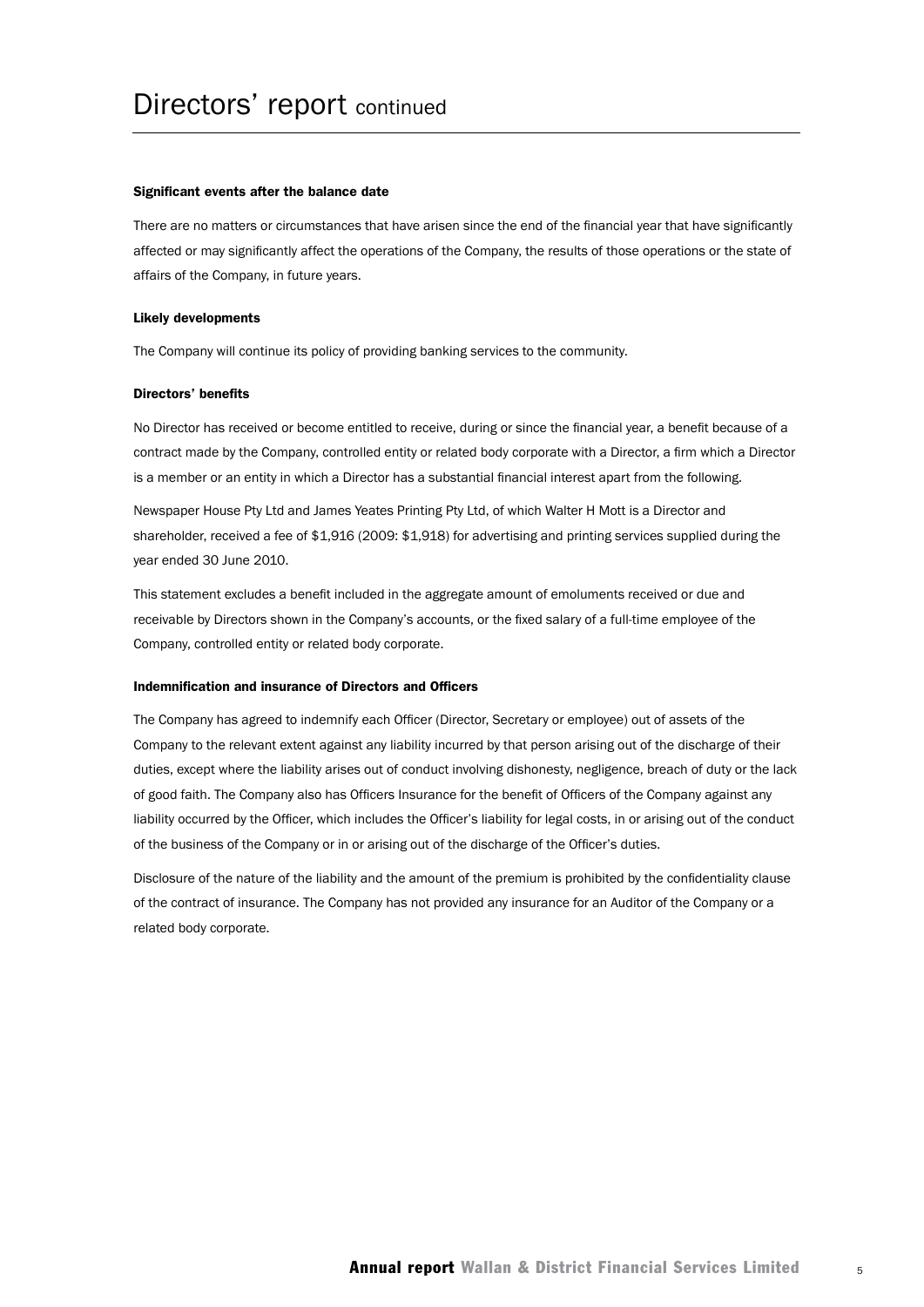#### Directors' meetings

The number of Directors' meetings attended during the year were:

| <b>Director</b>                               | <b>Board</b><br>meetings # | <b>Audit committee</b><br>meetings # |
|-----------------------------------------------|----------------------------|--------------------------------------|
| Peter Roylance                                | 9(12)                      | N/A                                  |
| <b>Paul Gardiner</b>                          | 11(12)                     | N/A                                  |
| Graham Freeman                                | 8(12)                      | N/A                                  |
| Peter Graham                                  | 12(12)                     | N/A                                  |
| Susan Marstaeller                             | 8(12)                      | 8(12)                                |
| <b>Walter Mott</b>                            | 7(12)                      | N/A                                  |
| Andrzej Skora                                 | 10(12)                     | 10(12)                               |
| <b>Trevor Tobias</b>                          | 8(12)                      | N/A                                  |
| Antonio Bellizia (resigned 29 September 2009) | 1(5)                       | N/A                                  |
| Greg Marshall (appointed 24 November 2009)    | 6(7)                       | N/A                                  |

# The first number is the meetings attended while in brackets is the number of meetings eligible to attend.

N/A - not a member of that Committee.

#### Company Secretary

Peter Graham has been the Company Secretary of Wallan & District Financial Services Limited since inception. Peter's qualifications and experience include operating a small business in the building maintenance industry.

#### Corporate governance

The Company has implemented various corporate governance practices, which include:

- (a) The establishment of an audit committee. Members of the audit committee are Andrzej Skora and Susan Marstaeller;
- (b) Director approval of operating budgets and monitoring of progress against these budgets;
- (c) Ongoing Director training; and
- (d) Monthly Director meetings to discuss performance and strategic plans.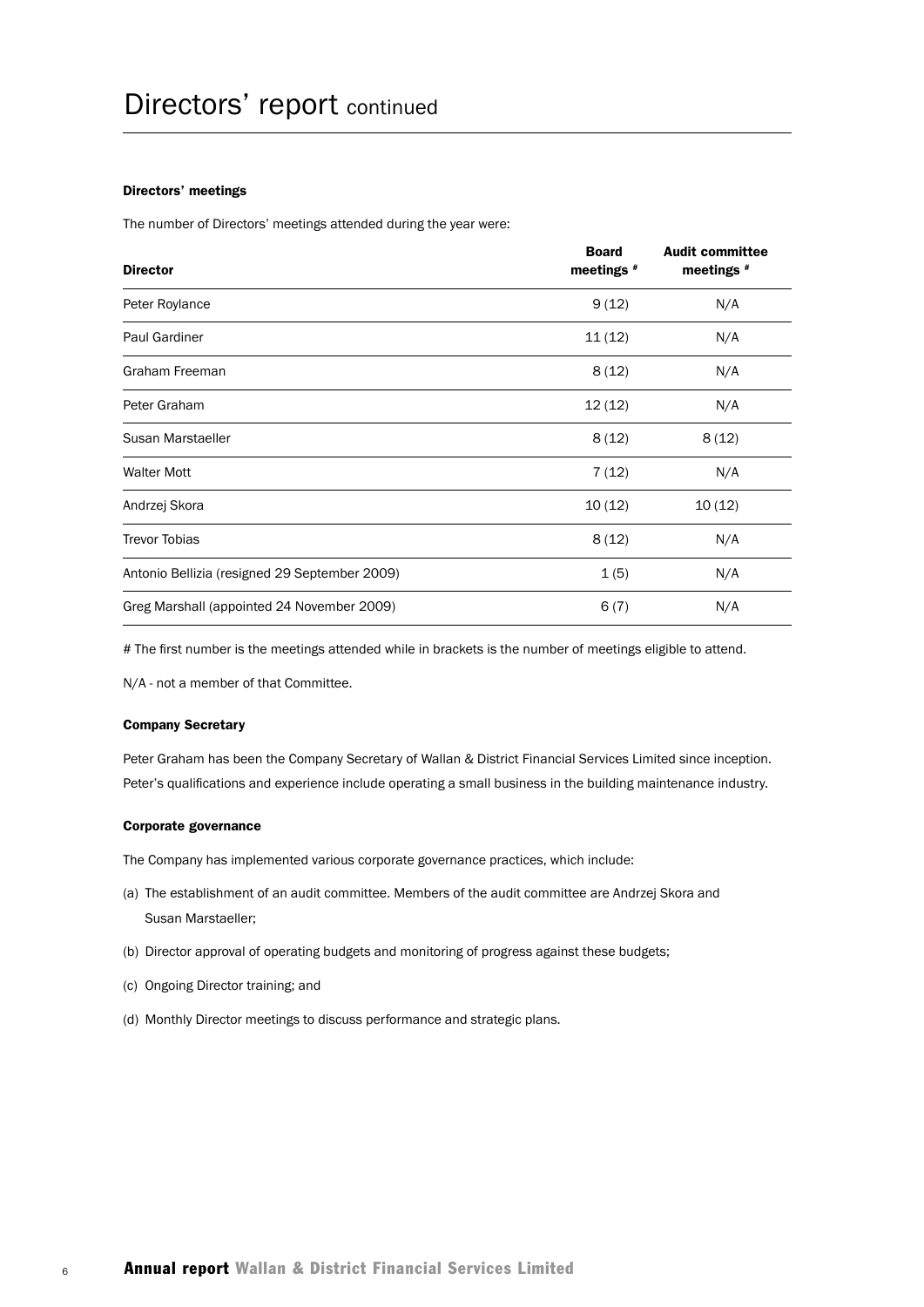#### Auditor Independence Declaration

The Directors received the following declaration from the Auditor of the Company:

## **Richmond Sinnott & Delahunty**

**Chartered Accountants**



Partners: Partners:<br>Kenneth J Richmond Warren J Sinnott Philip P Delahunty Brett A Andrews

24 August 2010

The Directors Wallan & District Financial Services Limited 1/51 High Street WALLAN VIC 3756

Dear Directors

#### **Auditor's Independence Declaration**

In relation to our audit of the financial report of Wallan & District Financial Services Limited for the year ended 30 June 2010, to the best of my knowledge and belief, there have been no contraventions of the auditor independence requirements of the Corporations Act 2001 or any applicable code of professional conduct.

**Warren Sinnott** Partner **Richmond Sinnott & Delahunty** 

Signed in accordance with a resolution of the Board of Directors at Wallan on 24 August 2010.

Paul Gardiner **Chairperson**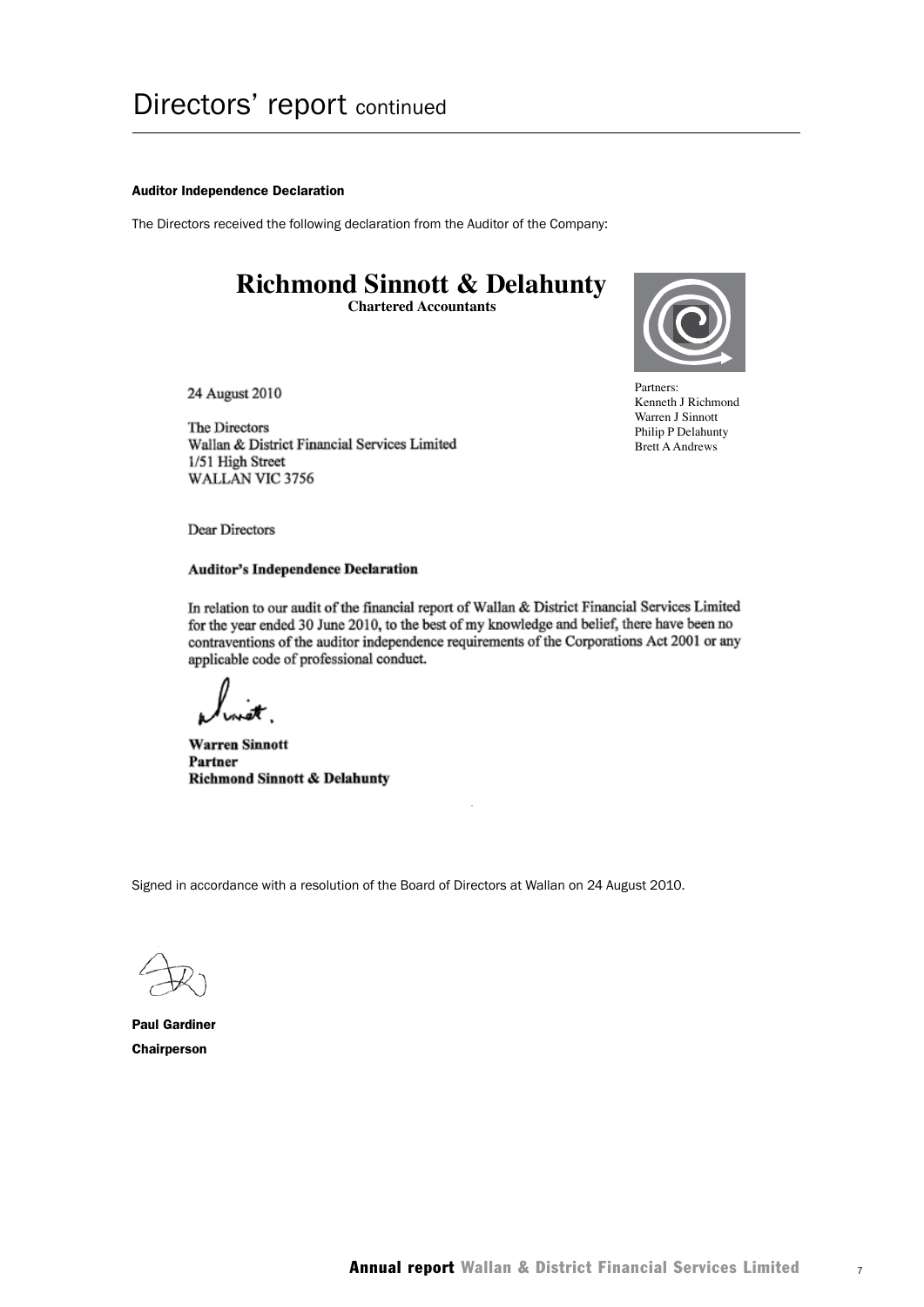# Financial statements

## Statement of comprehensive income For the year ended 30 June 2010

|                                          | <b>Note</b>    | 2010<br>s  | 2009<br>s  |
|------------------------------------------|----------------|------------|------------|
| Revenue from ordinary activities         | $\overline{2}$ | 582,923    | 407,000    |
| Employee benefits expense                | 3              | (269, 738) | (263, 392) |
| Charitable donations and sponsorship     |                | (23,936)   | (8,080)    |
| Depreciation and amortisation expense    | 3              | (36,002)   | (38, 791)  |
| Other expenses from ordinary activities  |                | (175, 893) | (141, 389) |
| Profit/(Loss) before income tax expense  |                | 77,354     | (44, 652)  |
| Income tax benefit/(expense)             | 4              | (29, 134)  | 7,258      |
| Profit/(Loss) after income tax expense   |                | 48,220     | (37, 394)  |
| Other comprehensive income               |                |            |            |
| <b>Total comprehensive income</b>        |                | 48,220     | (37, 394)  |
| Earnings per share (cents per share)     |                |            |            |
| - basic for profit/(loss) for the year   | 21             | 5.90       | (4.58)     |
| - diluted for profit/(loss) for the year | 21             | 5.90       | (4.58)     |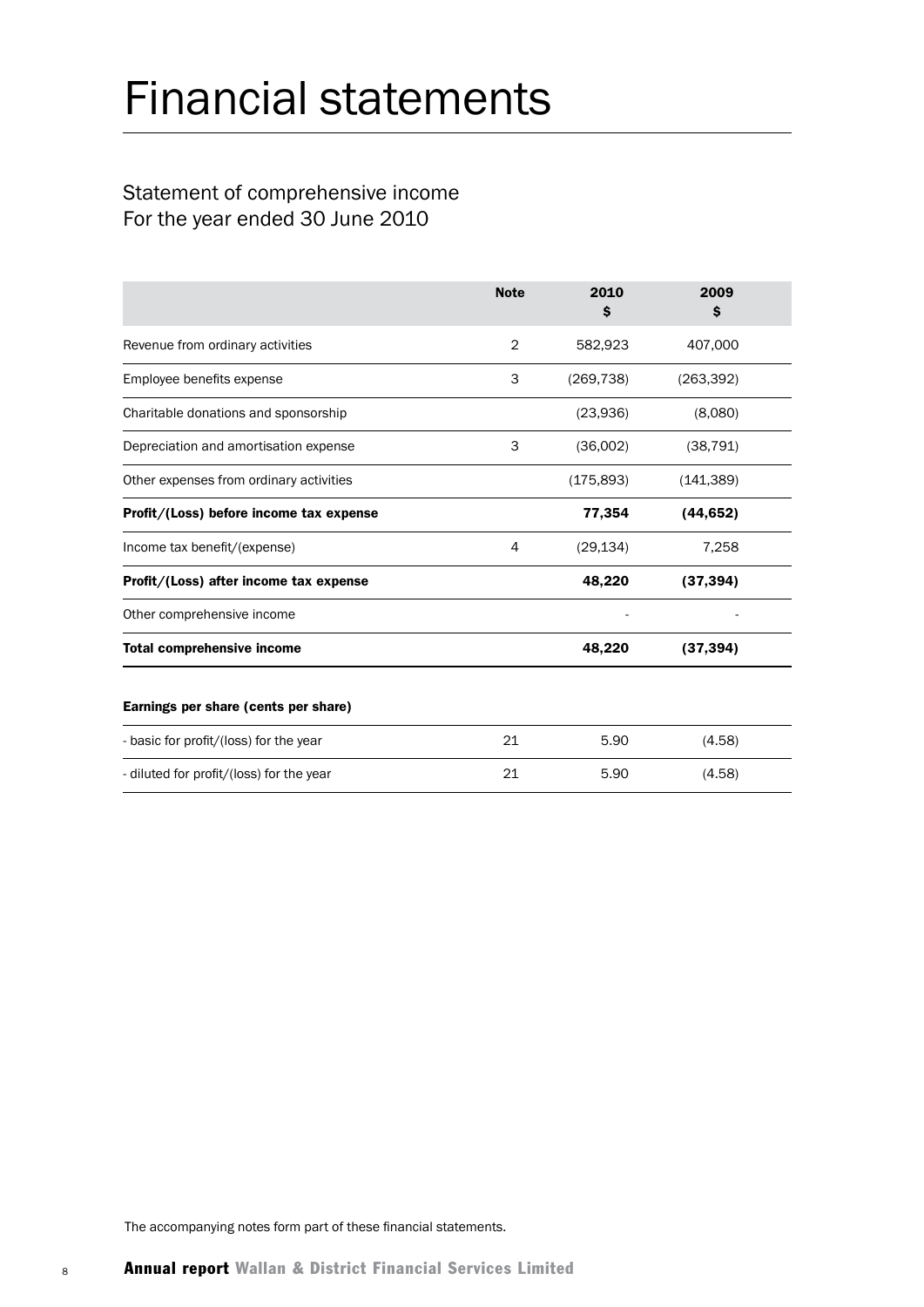## Statement of financial position As at 30 June 2010

|                                  | <b>Note</b>    | 2010<br>\$ | 2009<br>\$ |  |
|----------------------------------|----------------|------------|------------|--|
| <b>Current assets</b>            |                |            |            |  |
| Cash and cash equivalents        | 6              | 286,321    | 180,575    |  |
| Receivables                      | $\overline{7}$ | 45,424     | 21,268     |  |
| <b>Total current assets</b>      |                | 331,745    | 201,843    |  |
| <b>Non-current assets</b>        |                |            |            |  |
| Property, plant and equipment    | 8              | 231,124    | 243,565    |  |
| Deferred tax asset               | $\overline{4}$ | 51,976     | 81,110     |  |
| Intangible assets                | 9              | 38,506     | 60,502     |  |
| <b>Total non-current assets</b>  |                | 321,606    | 385,177    |  |
| <b>Total assets</b>              |                | 653,351    | 587,020    |  |
| <b>Current liabilities</b>       |                |            |            |  |
| Payables                         | 10             | 27,503     | 10,697     |  |
| Provisions                       | 11             | 9,413      | 8,108      |  |
| <b>Total current liabilities</b> |                | 36,916     | 18,805     |  |
| <b>Total liabilities</b>         |                | 36,916     | 18,805     |  |
| <b>Net assets</b>                |                | 616,435    | 568,215    |  |
| <b>Equity</b>                    |                |            |            |  |
| Share capital                    | 12             | 799,019    | 799,019    |  |
| <b>Accumulated losses</b>        | 13             | (182, 584) | (230, 804) |  |
| <b>Total equity</b>              |                | 616,435    | 568,215    |  |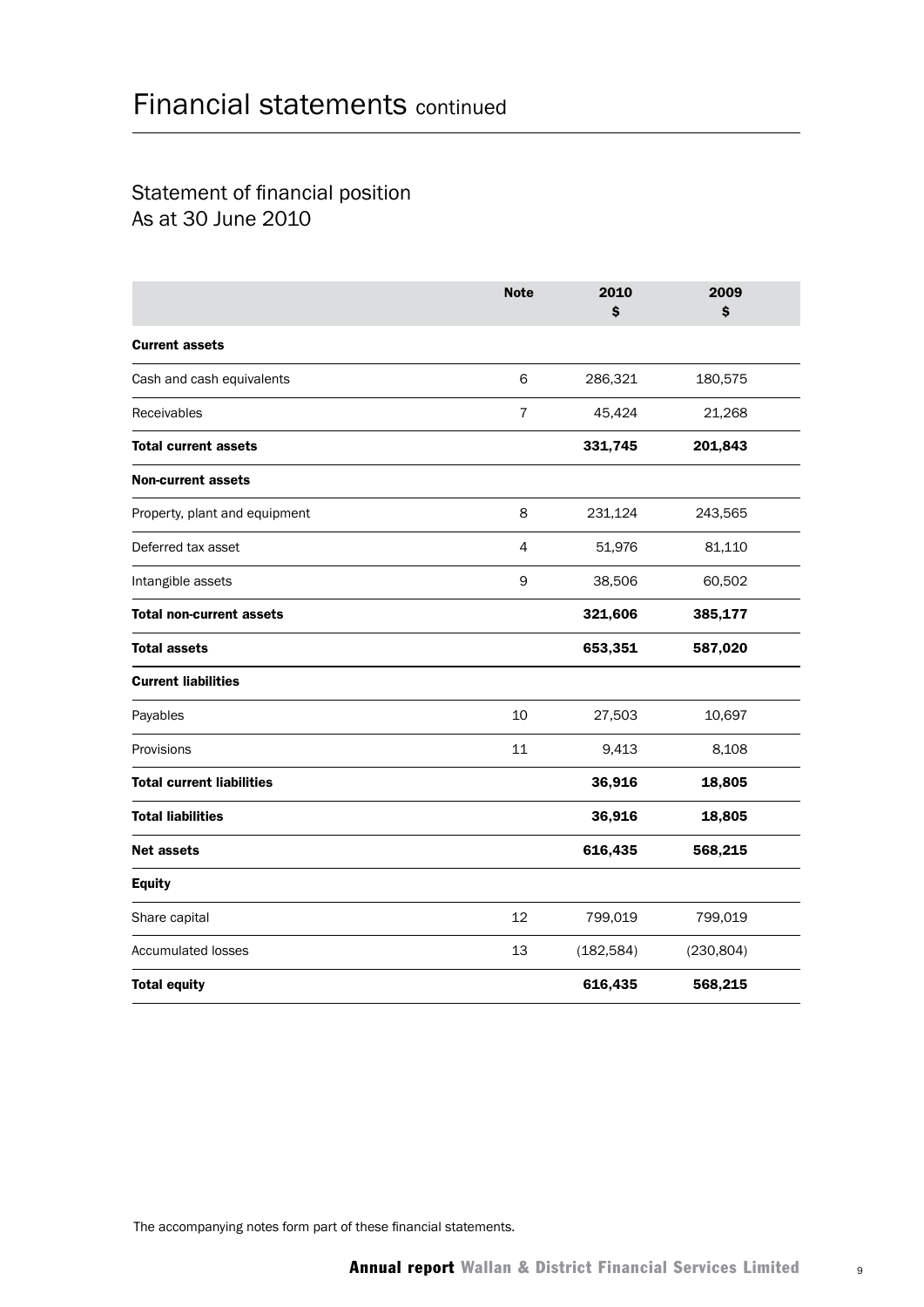## Statement of cash flows For the year ended 30 June 2010

|                                                    | <b>Note</b>     | 2010<br>\$ | 2009<br>\$ |  |
|----------------------------------------------------|-----------------|------------|------------|--|
| Cash flows from operating activities               |                 |            |            |  |
| Cash receipts in the course of operations          |                 | 587,460    | 397,526    |  |
| Cash payments in the course of operations          |                 | (486, 546) | (426, 471) |  |
| Interest received                                  |                 | 6,397      | 11,797     |  |
| Net cash flows from/(used in) operating activities | 14 <sub>b</sub> | 107,311    | (17, 148)  |  |
| Cash flows from investing activities               |                 |            |            |  |
| Payments for property, plant and equipment         |                 | (1,565)    | (2,491)    |  |
| Net cash flows used in investing activities        |                 | (1, 565)   | (2, 491)   |  |
| Net increase/(decrease) in cash held               |                 | 105,746    | (19, 639)  |  |
| Cash and cash equivalents at start of year         |                 | 180,575    | 200,214    |  |
| Cash and cash equivalents at end of year           | 14a             | 286,321    | 180,575    |  |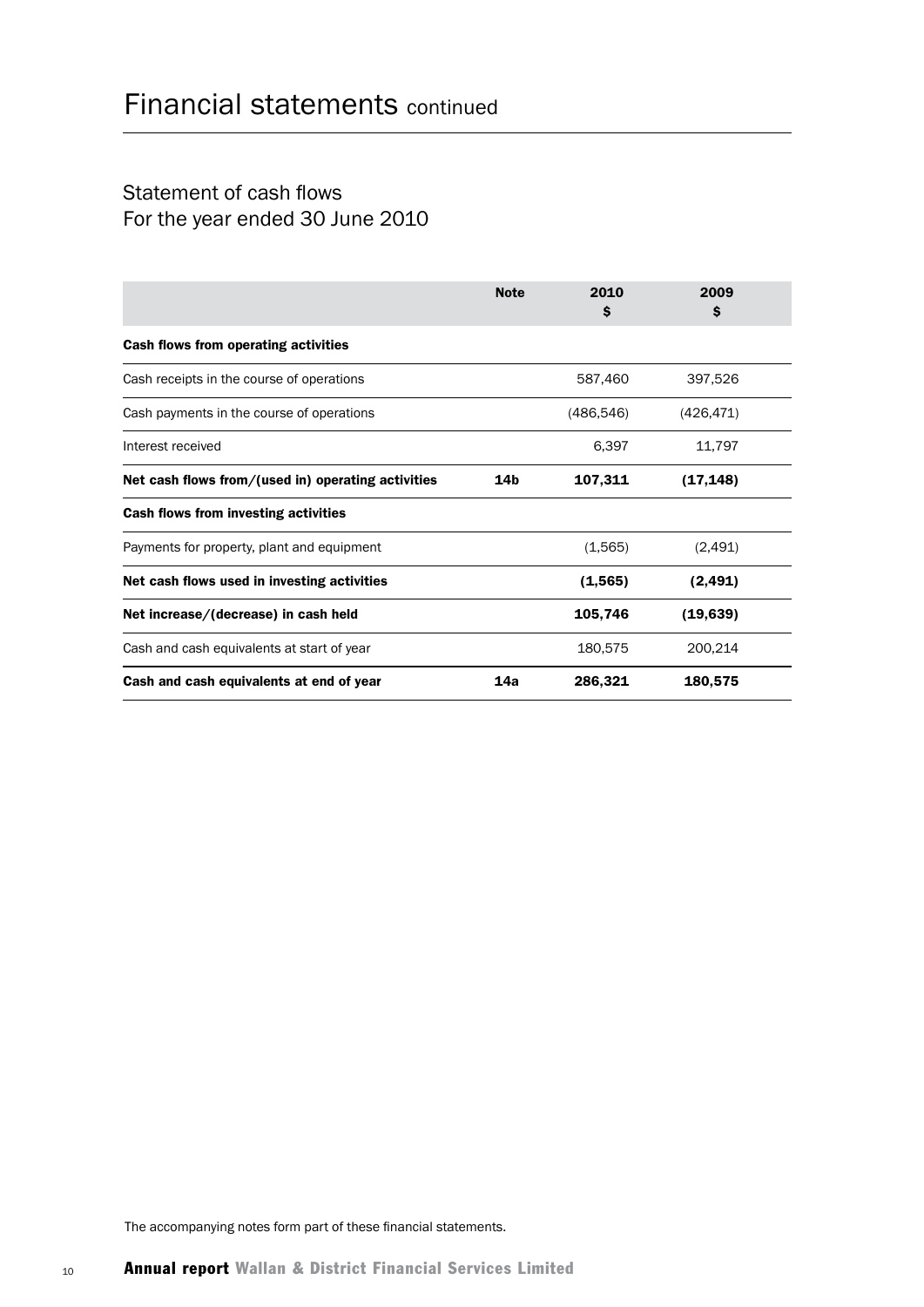## Statement of changes in equity For the year ended June 2010

|                                        | <b>Note</b> | 2010<br>\$ | 2009<br>\$ |  |
|----------------------------------------|-------------|------------|------------|--|
| <b>Share capital</b>                   |             |            |            |  |
| Balance at start of year               |             | 799,019    | 799,019    |  |
| Issue of share capital                 |             |            | ٠          |  |
| Share issue costs                      |             |            |            |  |
|                                        |             | 799,019    | 799,019    |  |
| <b>Accumulated losses</b>              |             |            |            |  |
| Balance at start of year               |             | (230, 804) | (193, 410) |  |
| Profit/(loss) after income tax expense |             | 48,220     | (37, 394)  |  |
| Dividends paid                         | 20          |            |            |  |
| <b>Balance at end of year</b>          |             | (182, 584) | (230, 804) |  |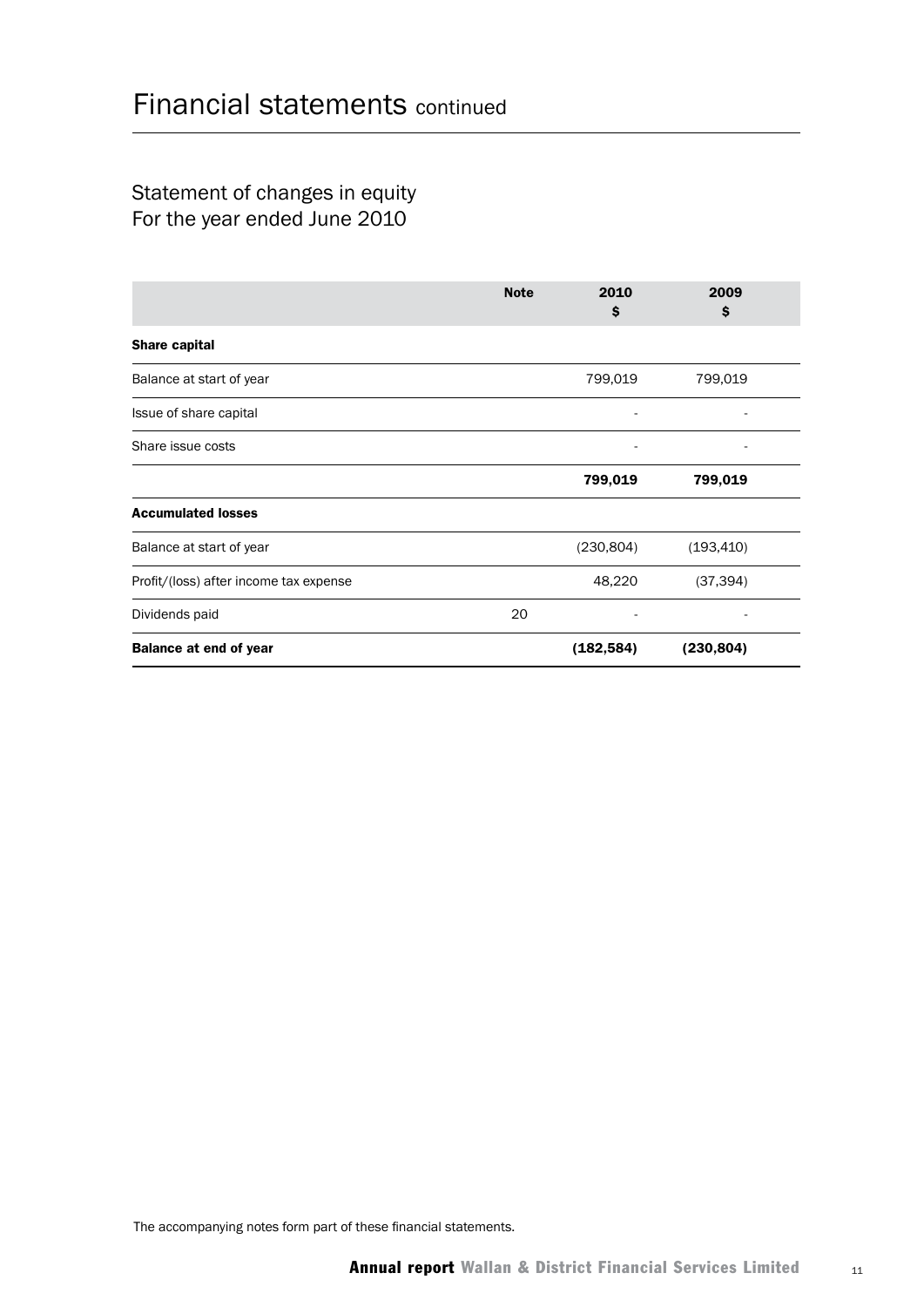# Notes to the financial statements

### For year ended 30 June 2010

## Note 1. Basis of preparation of the financial report

#### (a) Basis of preparation

Wallan & District Financial Services Limited ('the Company') is domiciled in Australia. The financial statements for the year ending 30 June 2010 are presented in Australian dollars. The Company was incorporated in Australia and the principal operations involve providing Community Bank® services.

The financial statements have been prepared on an accruals basis and are based on historical costs and do not take into account changing money values or, except where stated, current valuations of non-current assets.

The financial statements require judgements, estimates and assumptions to be made that affect the application of accounting policies. Actual results may differ from these estimates.

The financial statements were authorised for issue by the Directors on 24 August 2010.

#### (b) Statement of compliance

The financial report is a general purpose financial report, which has been prepared in accordance with Australian Accounting Standards (including Australian Interpretations) adopted by the Australian Accounting Standards Board and the Corporations Act 2001. The financial report of the Company complies with International Financial Reporting Standards and interpretations adopted by the International Accounting Standards Board. Australian Accounting Standards that have been recently issued or amended, but are not yet effective, have not been adopted in the preparation of this financial report.

#### (c) Significant accounting policies

The following is a summary of the material accounting policies adopted. The accounting policies have been consistently applied and are consistent with those applied in the 30 June 2009 financial statements.

#### Income tax

Deferred income tax is provided on all temporary differences at the reporting date between the tax bases of assets and liabilities and their carrying amounts for financial reporting purposes.

Deferred income tax liabilities are recognised for all taxable temporary differences.

Deferred income tax assets are recognised for all deductible temporary differences, carry-forward of unused tax assets and unused tax losses, to the extent that it is probable that taxable profit will be available against which the deductible temporary differences, and the carry-forward of unused tax assets and unused tax losses can be utilised.

The carrying amount of deferred income tax assets is reviewed at each reporting date and reduced to the extent that it is no longer probable that sufficient taxable profit will be available to allow all or part of the deferred income tax asset to be utilised.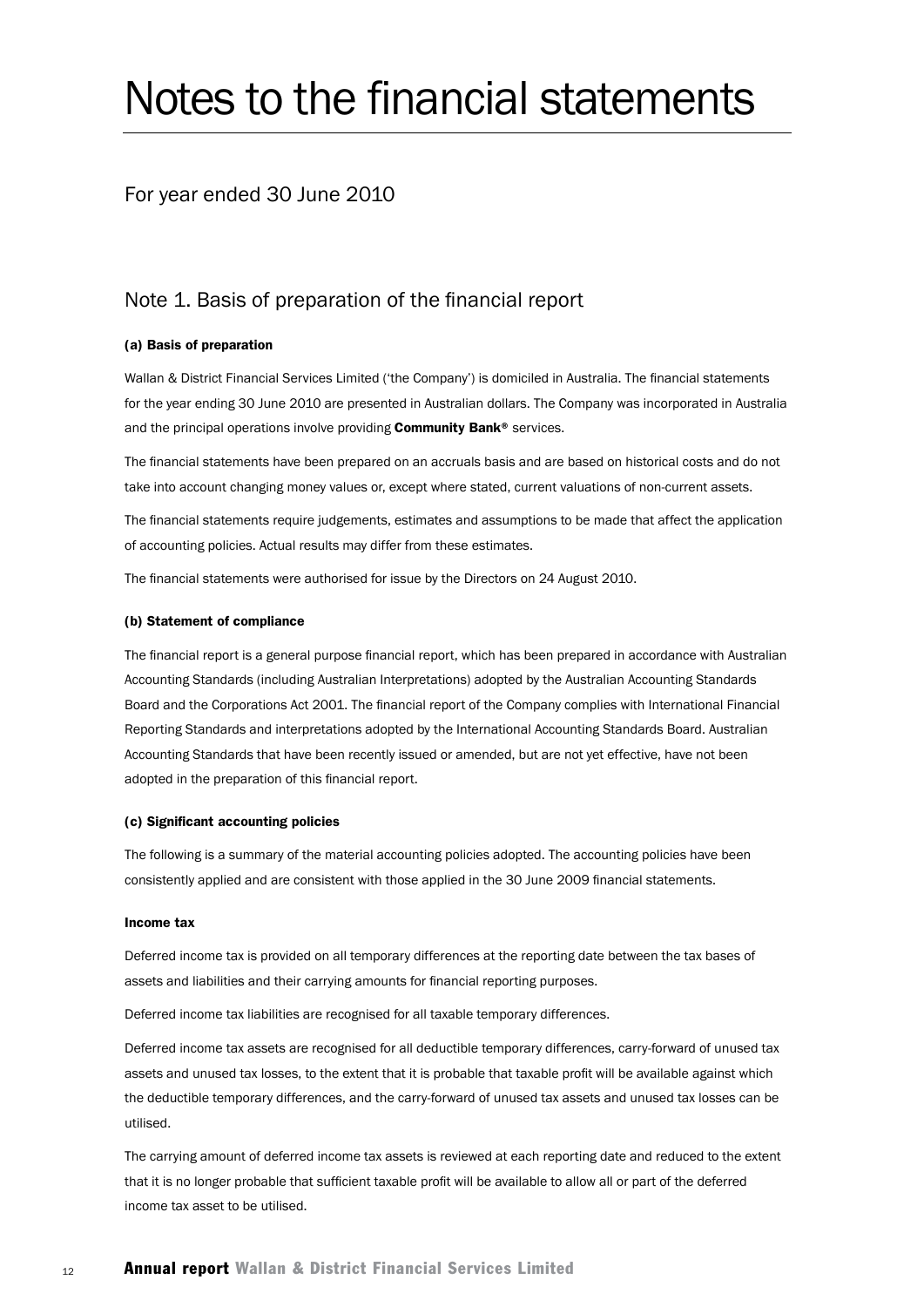#### Note 1. Basis of preparation of the financial report (continued)

#### Income tax (continued)

Deferred income tax assets and liabilities are measured at the tax rates that are expected to apply to the year when the asset is realised or the liability is settled.

#### Property, plant and equipment

Property, plant and equipment are brought to account at cost less accumulated depreciation and any impairment in value.

Land and buildings are measured at fair value less accumulated depreciation.

Depreciation is calculated on a straight line basis over the estimated useful life of the asset as follows:

| <b>Class of asset</b> | <b>Depreciation rate</b> |
|-----------------------|--------------------------|
| <b>Buildings</b>      | 4%                       |
| Computer software     | 40%                      |

Plant & equipment is calculated on a diminishing value basis with rates between 10-33% used.

#### **Impairment**

The carrying values of plant and equipment are reviewed for impairment when events or changes in circumstances indicate the carrying value may not be recoverable.

If any such indication exists and where the carrying value exceeds the estimated recoverable amount, the assets or cash-generating units are written down to their recoverable amount.

The recoverable amount of plant and equipment is the greater of fair value less costs to sell and value in use. In assessing value in use, the estimated future cash flows are discounted to their present value using a pre-tax discount rate that reflects current market assessments of the time value of money and the risks specific to the asset.

#### **Revaluations**

Following initial recognition at cost, land and buildings are carried at a revalued amount which is the fair value at the date of the revaluation less any subsequent accumulated depreciation on buildings and accumulated impairment losses.

Fair value is determined by reference to market based evidence, which is the amount for which the assets could be exchanged between a knowledgeable willing buyer and a knowledgeable willing seller in an arm's length transaction as at the valuation date.

#### Recoverable amount of assets

At each reporting date, the Company assesses whether there is any indication that an asset is impaired. Where an indicator of impairment exists, the Company makes a formal estimate of the recoverable amount. Where the carrying amount of an asset exceeds its recoverable amount the asset is considered impaired and is written down to its recoverable amount.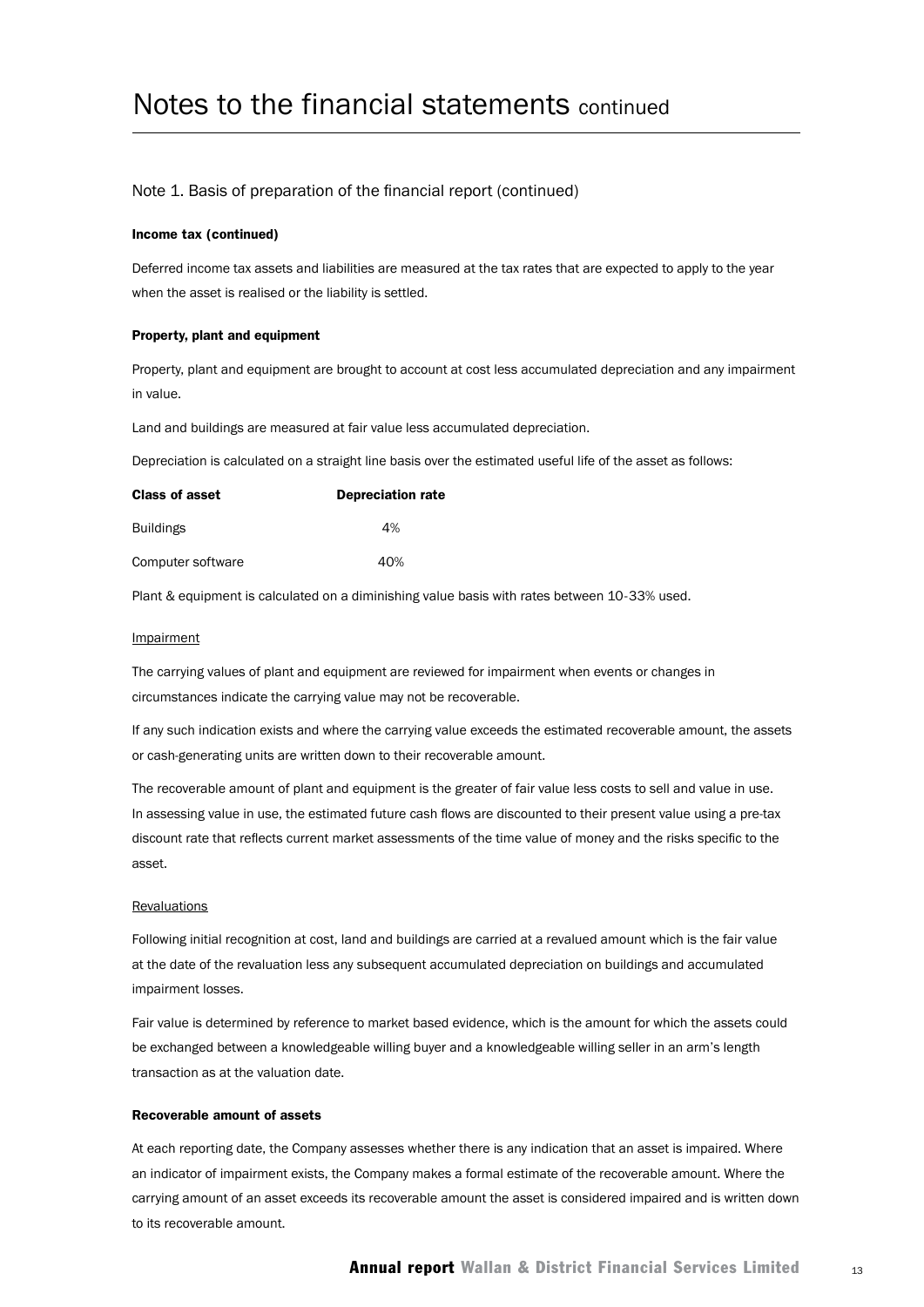#### Note 1. Basis of preparation of the financial report (continued)

#### Employee benefits

The provision for employee benefits to wages, salaries and annual leave represents the amount which the Company has a present obligation to pay resulting from employees' services provided up to the reporting date. The provision has been calculated on undiscounted amounts based on wage and salary rates expected to be paid and includes related on-costs.

The Company contributes to a defined contribution plan. Contributions to employee superannuation funds are charged against income as incurred.

#### Goods and services tax

Revenues, expenses and assets are recognised net of the amount of goods and services tax (GST), except where the amount of GST incurred is not recoverable from the taxation authority. In these circumstances, the GST is recognised as part of the cost of acquisition of the asset or as part of the expense.

Receivables and payables are stated with the amount of GST included.

The net amount of GST recoverable from, or payable to, the taxation authority is included as part of receivables or payables in the Statement of Financial Position. Cash flows are included in the Statement of Cash Flows on a gross basis.

The GST components of cash flows arising from investing and financing activities which are recoverable from, or payable to, the ATO are classified as operating cash flows.

#### Intangibles

Establishment costs have been initially recorded at cost and amortised on a straight line basis at a rate of 20% per annum.

#### Cash

Cash on hand and in banks are stated at nominal value.

For the purposes of the statement of cash flows, cash includes cash on hand and in banks and investments in money market instruments, net of outstanding bank overdrafts.

#### Revenue

Interest and fee revenue is recognised when earned. All revenue is stated net of the amount of goods and services tax (GST).

#### Receivables and payables

Receivables and payables are non interest bearing and generally have payment terms of between 30 and 90 days. Receivables are recognised and carried at original invoice amount less a provision for any uncollected debts. Liabilities for trade creditors and other amounts are carried at cost that is the fair value of the consideration to be paid in the future for goods and services received, whether or not billed to the Company.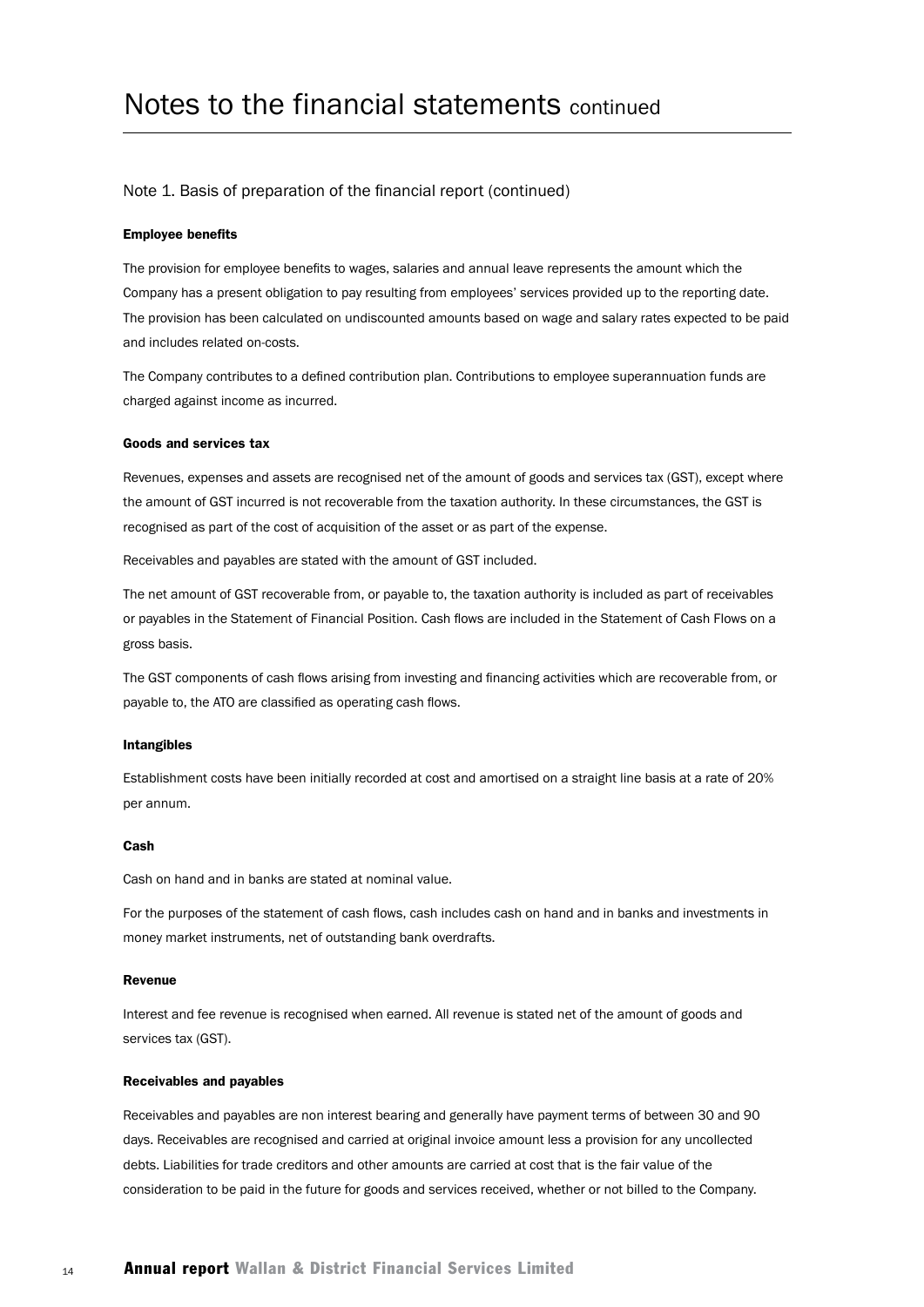#### Note 1. Basis of preparation of the financial report (continued)

#### Loans and borrowings

All loans are measured at the principal amount. Interest is recognised as an expense as it accrues.

#### Share capital

Issued and paid up capital is recognised at the fair value of the consideration received by the Company. Any transaction costs arising on the issue of ordinary shares are recognised directly in equity as a reduction of the share proceeds received.

#### Provisions

Provisions are recognised when the economic entity has a legal, equitable or constructive obligation to make a future sacrifice of economic benefits to other entities as a result of past transactions or other past events, it is probable that a future sacrifice of economic benefits will be required and a reliable estimate can be made of the amount of the obligation.

A provision for dividends is not recognised as a liability unless the dividends are declared, determined or publicly recommended on or before the reporting date.

#### Comparative figures

Where required by Accounting Standards comparative figures have been adjusted to conform with changes in presentation for the current financial year.

| 2010 | 2009 |
|------|------|
|      |      |
|      |      |

### Note 2. Revenue from ordinary activities

#### Operating activities

| Total revenue from ordinary activities      | 582,923 | 407,000 |  |
|---------------------------------------------|---------|---------|--|
| Total revenue from non-operating activities | 6,397   | 11,797  |  |
| - other revenue                             |         |         |  |
| - interest received                         | 6,397   | 11,797  |  |
| <b>Non-operating activities:</b>            |         |         |  |
| Total revenue from operating activities     | 576,526 | 395,203 |  |
| - other revenue                             |         |         |  |
| - services commissions                      | 576,526 | 395,203 |  |
|                                             |         |         |  |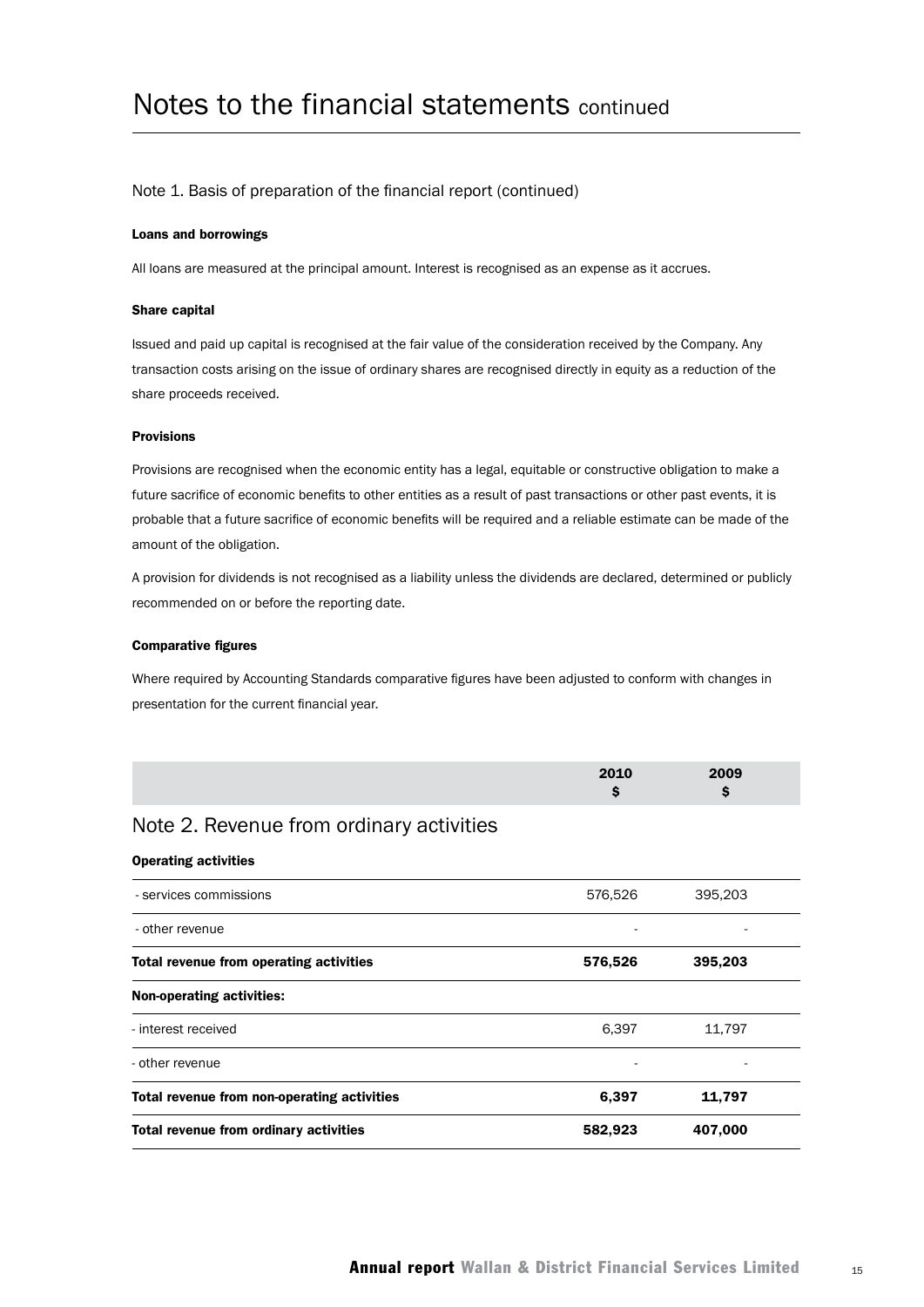|                                            | 2010<br>\$ | 2009<br>\$ |  |
|--------------------------------------------|------------|------------|--|
| Note 3. Expenses                           |            |            |  |
| <b>Employee benefits expense</b>           |            |            |  |
| - wages and salaries                       | 219,363    | 215,817    |  |
| - superannuation costs                     | 21,041     | 19,900     |  |
| - workers' compensation costs              | 829        | 973        |  |
| - other costs                              | 28,505     | 26,702     |  |
|                                            | 269,738    | 263,392    |  |
| Depreciation of non-current assets:        |            |            |  |
| - buildings                                | 10,398     | 10,411     |  |
| - plant & equipment                        | 261        | 203        |  |
| - computer software                        | 3,347      | 6,179      |  |
| <b>Amortisation of non-current assets:</b> |            |            |  |
| - intangibles                              | 21,996     | 21,998     |  |
|                                            | 36,002     | 38,791     |  |
| <b>Bad debts</b>                           | 931        | 2,634      |  |

## Note 4. Income tax expense

The prima facie tax on loss before income tax is reconciled to the

income tax benefit as follows:

| Prima facie tax on loss before income tax at 30%                  | 23.206 | (13,396) |
|-------------------------------------------------------------------|--------|----------|
| Add tax effect of:                                                |        |          |
| - Non-deductible expenses                                         | 5,928  | 6,138    |
| Current income tax expense/(benefit)                              | 29,134 | (7,258)  |
| Income tax expense/(benefit)                                      | 29,134 | (7,258)  |
| Deferred tax assets                                               |        |          |
| Future income tax benefits arising from tax losses are recognised |        |          |
| at reporting date as realisation of the benefit is regarded       |        |          |
| as probable.                                                      | 51,976 | 81,110   |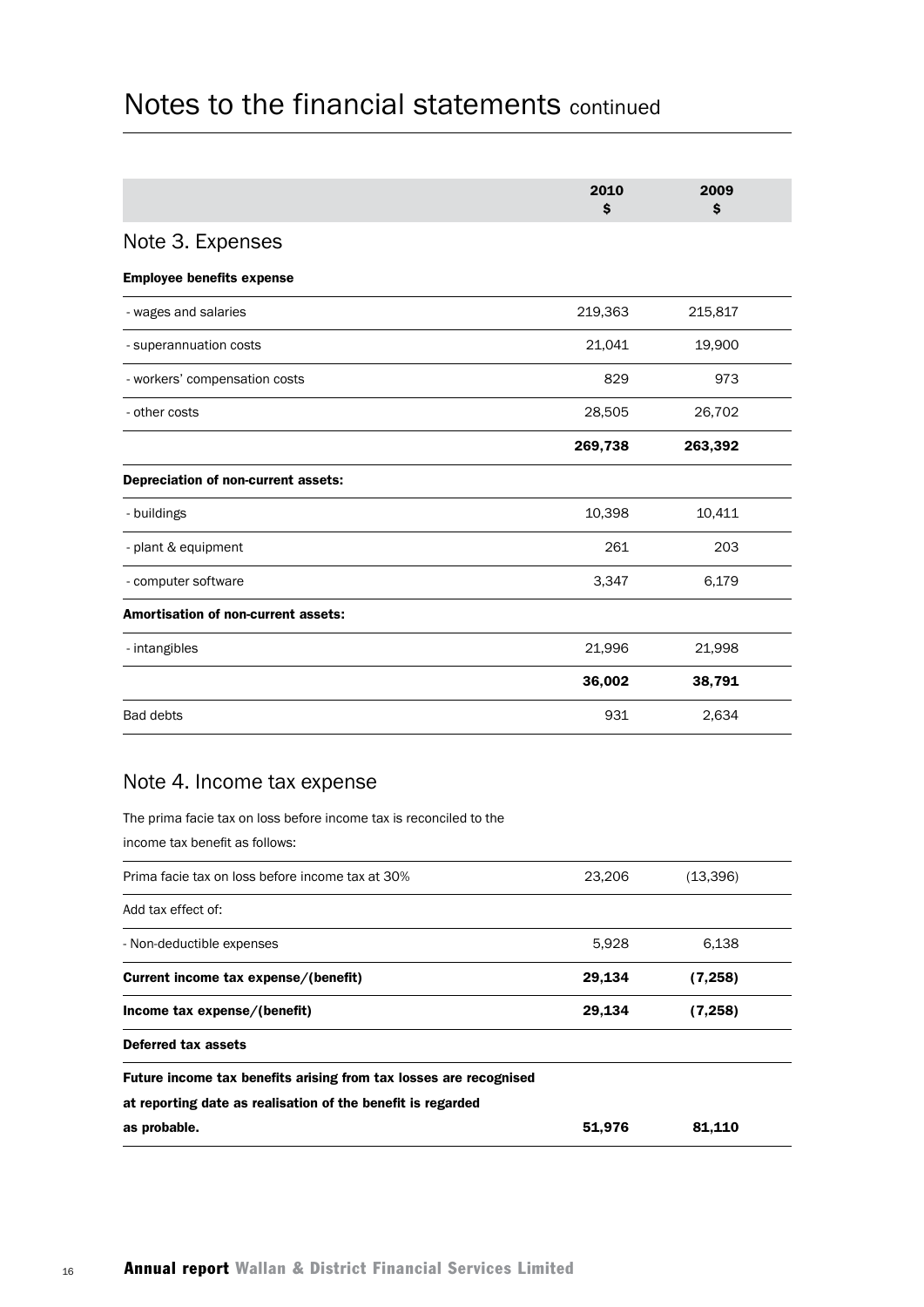|                                                                                 | 2010<br>\$ | 2009<br>\$ |  |
|---------------------------------------------------------------------------------|------------|------------|--|
| Note 5. Auditors' remuneration                                                  |            |            |  |
| Amounts received or due and receivable by<br>Richmond, Sinnott & Delahunty for: |            |            |  |
| - Audit or review of the financial report of the Company                        | 3,900      | 3,650      |  |
|                                                                                 |            |            |  |
| Note 6. Cash and cash equivalents                                               |            |            |  |
| Cash at bank and on hand                                                        | 286,321    | 180,575    |  |
| Note 7. Receivables                                                             |            |            |  |
| <b>Trade debtors</b>                                                            | 45,424     | 21,268     |  |
| Note 8. Property, plant and equipment<br><b>Buildings</b>                       |            |            |  |
|                                                                                 |            |            |  |
| At cost                                                                         | 259,941    | 259,941    |  |
| Less accumulated depreciation                                                   | (31,699)   | (21, 301)  |  |
|                                                                                 | 228,242    | 238,640    |  |
| Plant & equipment                                                               |            |            |  |
| At cost                                                                         | 2,354      | 2,354      |  |
| Less accumulated depreciation                                                   | (756)      | (495)      |  |
|                                                                                 | 1,598      | 1,859      |  |
| <b>Computer software</b>                                                        |            |            |  |
| At cost                                                                         | 16,974     | 15,409     |  |
| Less accumulated depreciation                                                   | (15,690)   | (12, 343)  |  |
|                                                                                 | 1,284      | 3,066      |  |
| Total written down amount                                                       | 231,124    | 243,565    |  |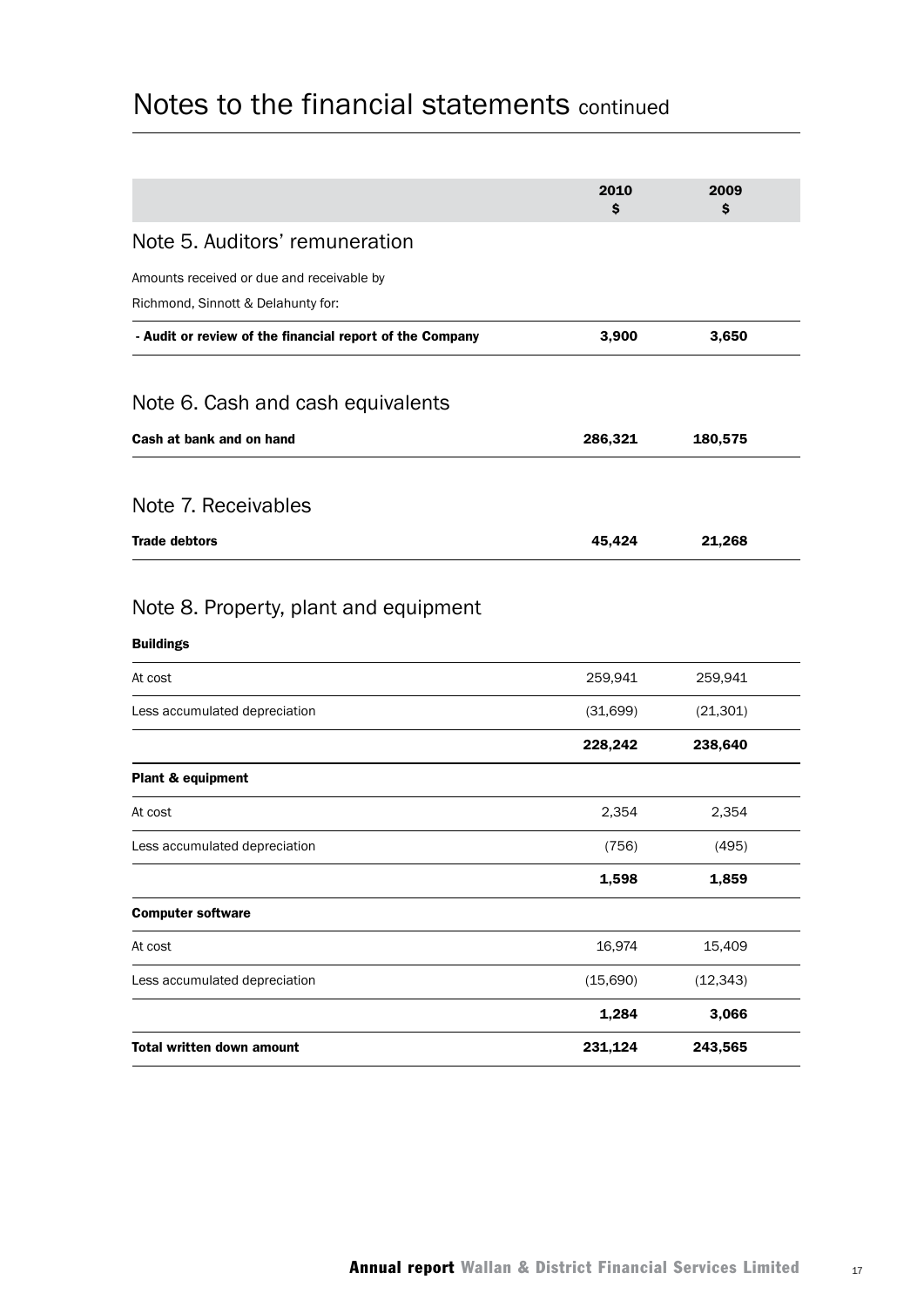|                                                   | 2010<br>Ś | 2009<br>Ś |  |
|---------------------------------------------------|-----------|-----------|--|
| Note 8. Property, plant and equipment (continued) |           |           |  |
| <b>Movements in carrying amounts</b>              |           |           |  |
| <b>Building</b>                                   |           |           |  |
| Carrying amount at beginning of year              | 238,640   | 247,651   |  |
| <b>Additions</b>                                  |           | 1,400     |  |
| Disposals                                         |           |           |  |
| Depreciation expense                              | (10, 398) | (10, 411) |  |
| Carrying amount at end of year                    | 228,242   | 238,640   |  |
| Plant & equipment                                 |           |           |  |
| Carrying amount at beginning of year              | 1,859     | 971       |  |
| <b>Additions</b>                                  |           | 1,091     |  |
| Disposals                                         |           |           |  |
| Depreciation expense                              | (261)     | (203)     |  |
| Carrying amount at end of year                    | 1,598     | 1,859     |  |
| <b>Computer software</b>                          |           |           |  |
| Carrying amount at beginning of year              | 3,066     | 9,245     |  |
| Additions                                         | 1,565     |           |  |
| Disposals                                         |           |           |  |
| Depreciation expense                              | (3, 347)  | (6, 179)  |  |
| Carrying amount at end of year                    | 1,284     | 3,066     |  |

## Note 9. Intangible assets

#### Franchise fee

|                               | 3,505    | 5,502    |  |
|-------------------------------|----------|----------|--|
| Less accumulated amortisation | (6, 495) | (4, 498) |  |
| At cost                       | 10,000   | 10,000   |  |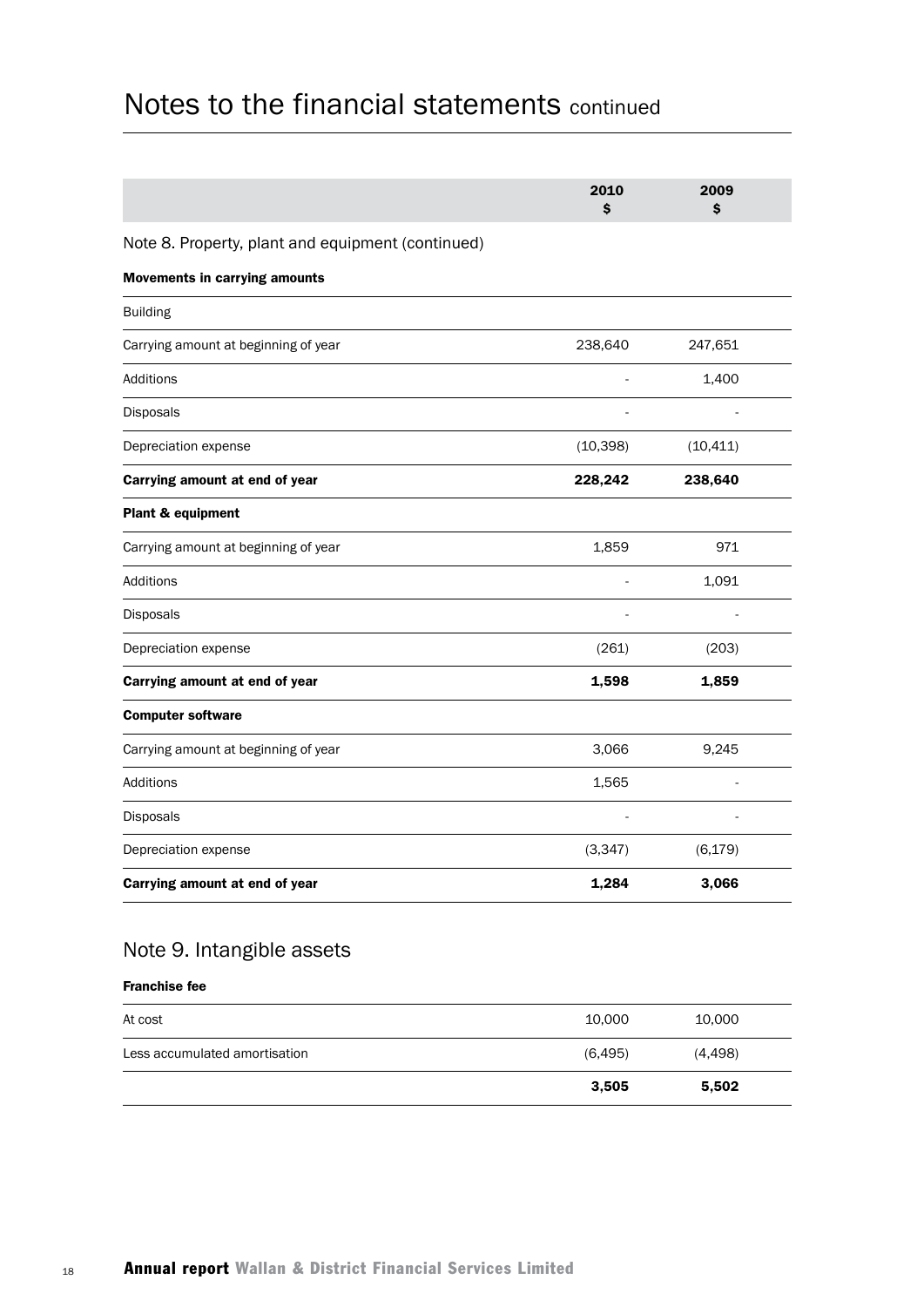|                                                | 2010<br>s  | 2009<br>\$ |  |
|------------------------------------------------|------------|------------|--|
| Note 9. Intangible assets (continued)          |            |            |  |
| <b>Establishment costs</b>                     |            |            |  |
| At cost                                        | 100,000    | 100,000    |  |
| Less accumulated amortisation                  | (64,999)   | (45,000)   |  |
|                                                | 35,001     | 55,000     |  |
|                                                | 38,506     | 60,502     |  |
| Note 10. Payables                              |            |            |  |
| Trade creditors                                | 2,500      |            |  |
| Other creditors and accruals                   | 25,003     | 10,697     |  |
|                                                | 27,503     | 10,697     |  |
| Note 11. Provisions                            |            |            |  |
| <b>Employee benefits</b>                       | 9,413      | 8,108      |  |
| Note 12. Share capital                         |            |            |  |
| 817,010 Ordinary shares fully paid of \$1 each | 817,010    | 817,010    |  |
| less Equity raising costs                      | (17,991)   | (17,991)   |  |
|                                                | 799,019    | 799,019    |  |
| Note 13. Accumulated losses                    |            |            |  |
| Balance at the beginning of the financial year | (230, 804) | (193, 410) |  |
| Profit/(loss) after income tax                 | 48,220     | (37, 394)  |  |
| Balance at the end of the financial year       | (182, 584) | (230, 804) |  |
|                                                |            |            |  |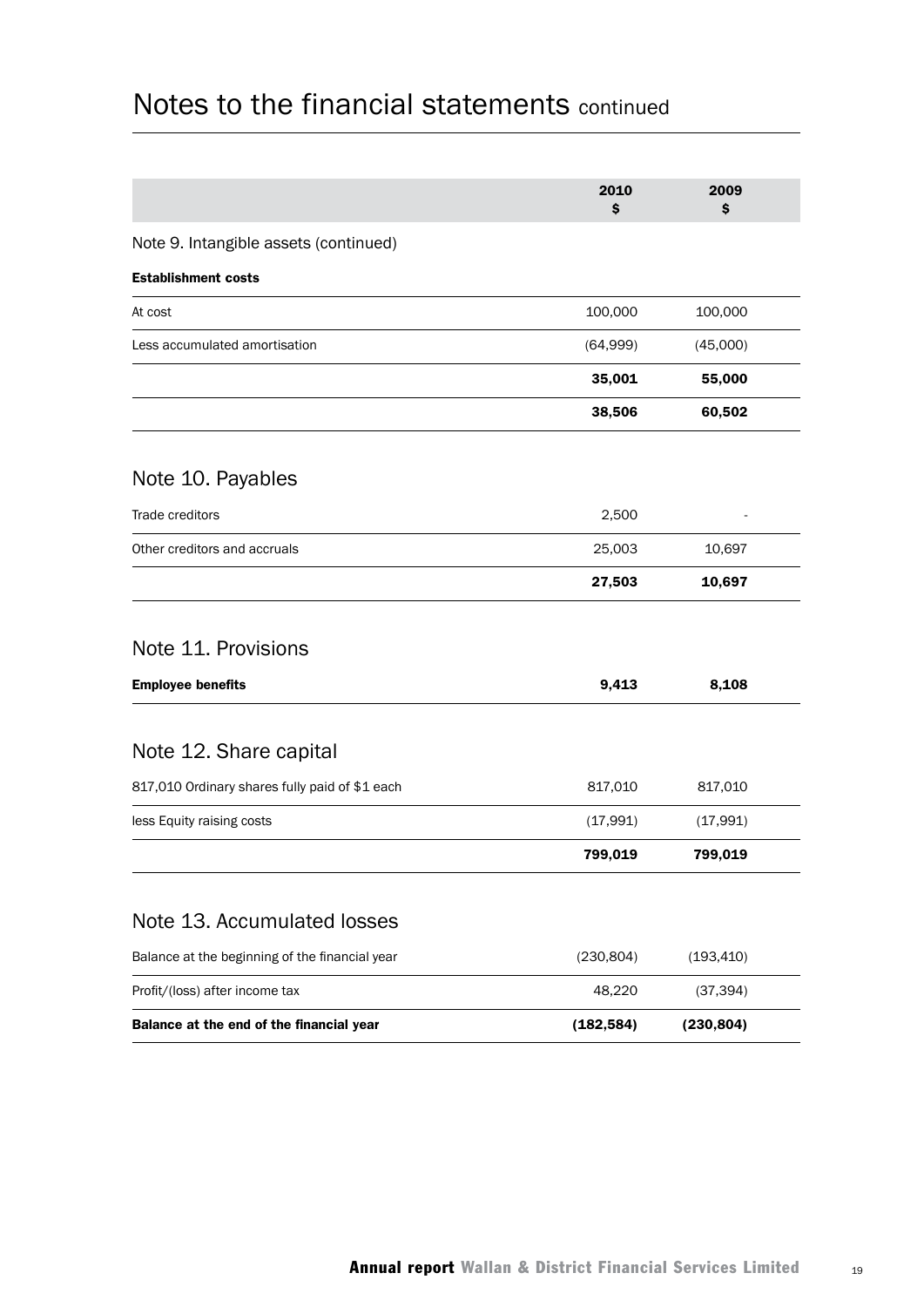|                                                                                                           | 2010<br>Ŝ | 2009<br>Ŝ |  |
|-----------------------------------------------------------------------------------------------------------|-----------|-----------|--|
| Note 14. Statement of cash flows                                                                          |           |           |  |
| (a) Cash and cash equivalents                                                                             |           |           |  |
| <b>Cash assets</b>                                                                                        | 286,321   | 180,575   |  |
| (b) Reconciliation of profit/(loss) after tax to net cash provided<br>from/(used in) operating activities |           |           |  |
| Profit/(Loss) after income tax                                                                            | 48,220    | (37, 394) |  |
| Non cash items                                                                                            |           |           |  |
| - Depreciation                                                                                            | 14,006    | 16,793    |  |
| - Amortisation                                                                                            | 21,996    | 21,998    |  |
| Changes in assets and liabilities                                                                         |           |           |  |
| - (Increase) decrease in deferred tax asset                                                               | 29,134    | (7, 258)  |  |
| - (Increase) decrease in receivables                                                                      | (24, 156) | (12,884)  |  |
| - Increase (decrease) in payables                                                                         | 16,806    | (1, 479)  |  |
| - Increase (decrease) in provisions                                                                       | 1,305     | 3,076     |  |
| Net cash flows used in operating activities                                                               | 107,311   | (17, 148) |  |

### Note 15. Director and related party disclosures

The names of Directors who have held office during the financial year are:

Peter Roylance Paul Gardiner Graham Freeman Peter Graham Susan Marstaeller Walter Mott Andrzej Skora Trevor Tobias Antonio Bellizia (resigned 29 September 2009) Greg Marshall (appointed 24 November 2009)

Newspaper House Pty Ltd and James Yeates Printing Pty Ltd, of which Walter H Mott is a Director and shareholder, received a fee of \$1,916 (2009: \$1,918) for advertising and printing services supplied during the year ended 30 June 2010. No other Director or related entity has entered into a material contract with the Company.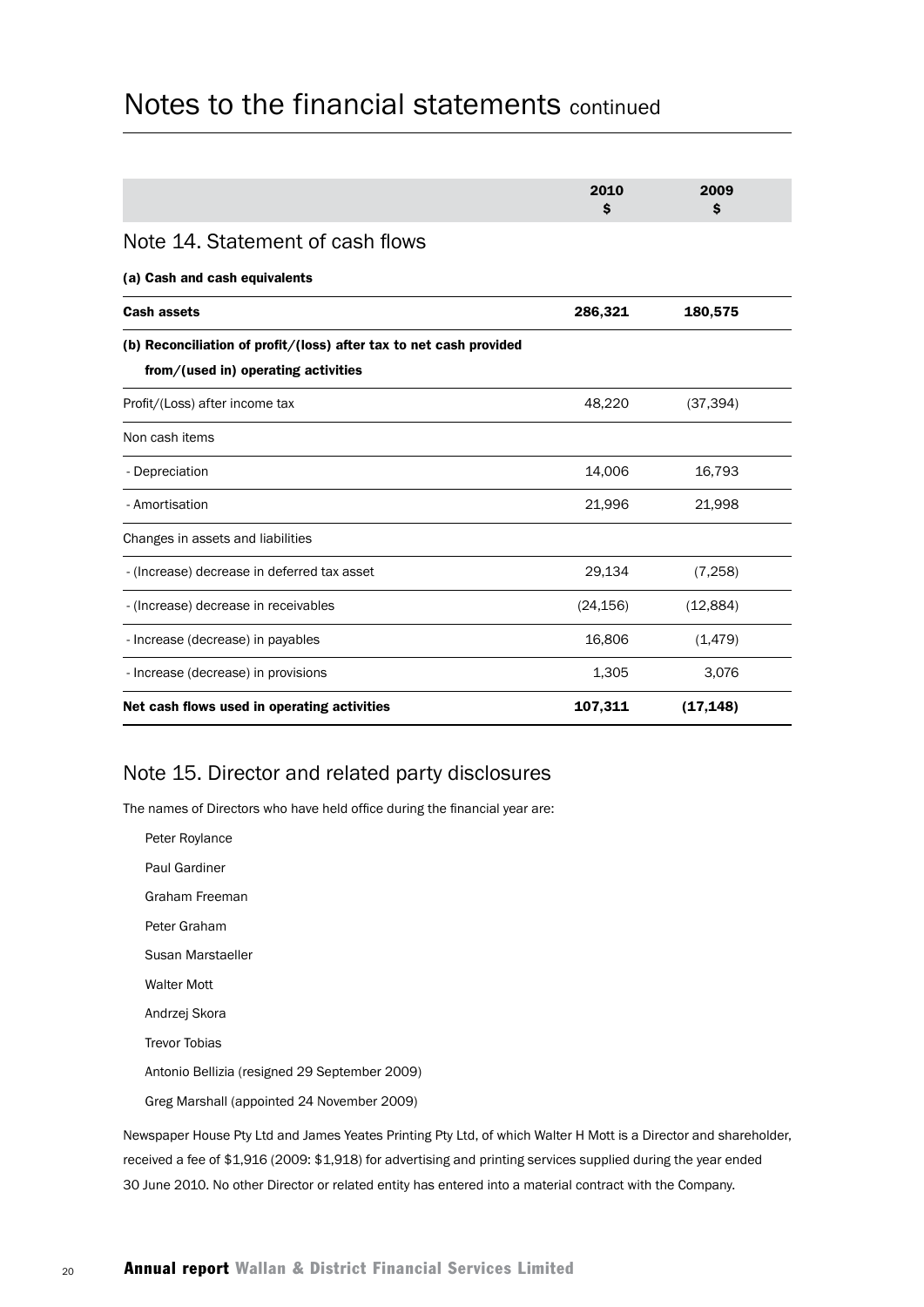| <b>Directors' shareholdings</b>               | 2010   | 2009   |  |
|-----------------------------------------------|--------|--------|--|
| Peter Roylance                                | 1,001  | 1,001  |  |
| <b>Paul Gardiner</b>                          | 1,000  | 1,000  |  |
| Graham Freeman                                | 501    | 501    |  |
| Peter Graham                                  | 4,501  | 4,501  |  |
| Susan Marstaeller                             | 3,001  | 3,001  |  |
| <b>Walter Mott</b>                            | 55,868 | 55,868 |  |
| Andrzej Skora                                 | 2,001  | 2,001  |  |
| <b>Trevor Tobias</b>                          | 501    | 501    |  |
| Antonio Bellizia (resigned 29 September 2009) | 1,000  | 1,000  |  |
| Greg Marshall (appointed 24 November 2009)    | 2,000  | 2,000  |  |

#### Note 15. Director and related party disclosures (continued)

There was no movements in Directors' shareholdings during the year. Each share held has a paid upvalue of \$1 and is fully paid.

### Note 16. Subsequent events

There have been no events after the end of the financial year that would materially affect the financial statements.

### Note 17. Contingent liabilities

There were no contingent liabilities at the date of this report to affect the financial statements.

## Note 18. Segment reporting

The economic entity operates in the financial services sector were it provides banking services to its clients. The economic entity operates in one geographic area being Wallan, Victoria.

## Note 19. Corporate information

Wallan & District Financial Services Ltd is a Company limited by shares incorporated in Australia.

The registered office and principal place of business is: 1/51 High Street, Wallan VIC 3756.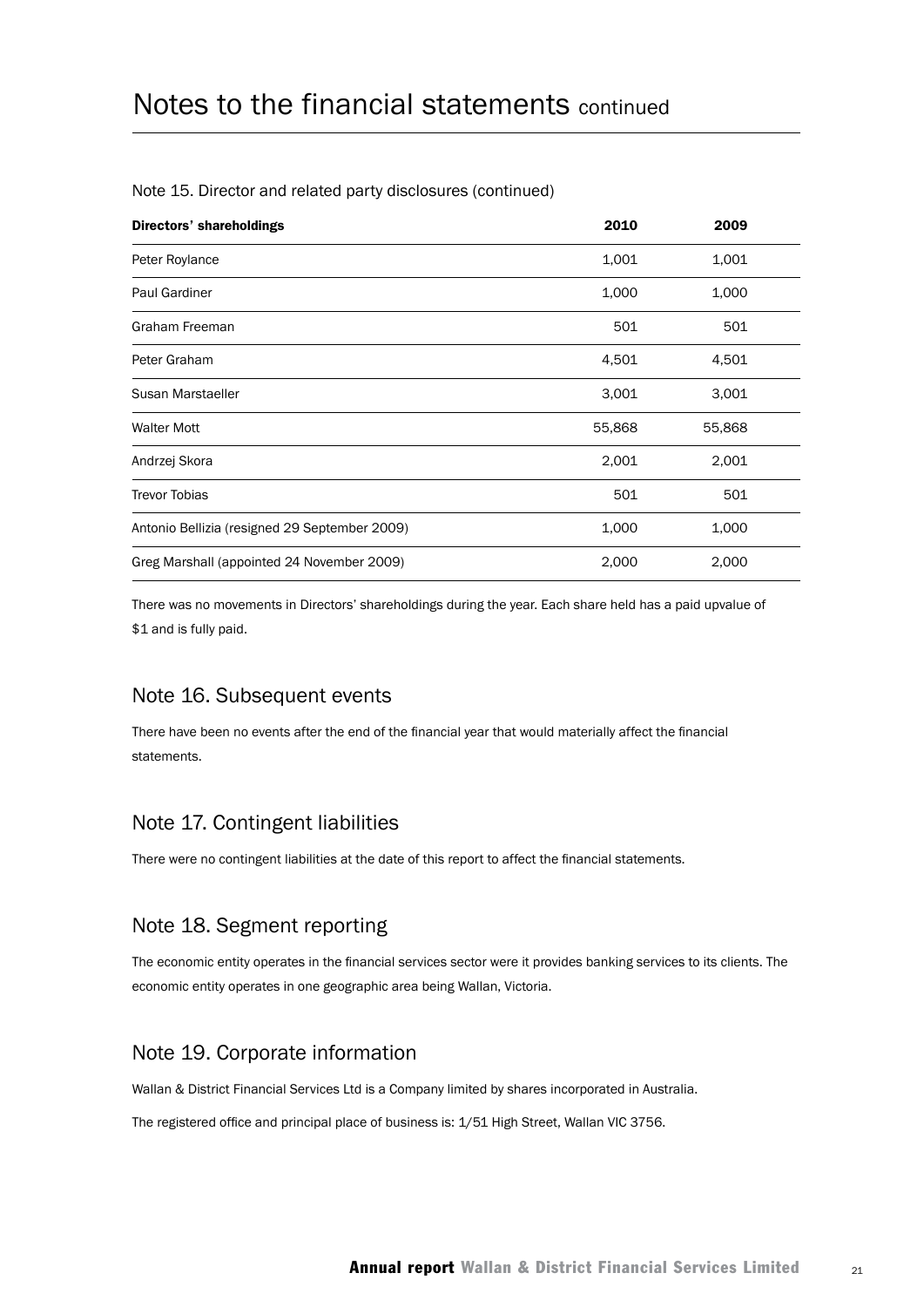## Note 20. Dividends paid or provided for on ordinary shares

The Directors recommend that no dividend be paid for the current year.

|                                                                                                                                           | 2010<br>s | 2009<br>\$ |  |
|-------------------------------------------------------------------------------------------------------------------------------------------|-----------|------------|--|
| Note 21. Earnings per share                                                                                                               |           |            |  |
| Basic earnings per share amounts are calculated by dividing profit/<br>(loss) after income tax by the weighted average number of ordinary |           |            |  |
| shares outstanding during the year.                                                                                                       |           |            |  |
| Diluted earnings per share amounts are calculated by dividing                                                                             |           |            |  |
| profit/(loss) after income tax by the weighted average number of                                                                          |           |            |  |
| ordinary shares outstanding during the year (adjusted for the                                                                             |           |            |  |
| effects of any dilutive options or preference shares).                                                                                    |           |            |  |
| The following reflects the income and share data used in the basic                                                                        |           |            |  |
| and diluted earnings per share computations:                                                                                              |           |            |  |
| Profit/(Loss) after income tax expense                                                                                                    | 48,220    | (37, 394)  |  |
| Weighted average number of ordinary shares for basic                                                                                      |           |            |  |
| and diluted earnings per share                                                                                                            | 817,010   | 817,010    |  |

## Note 22. Financial risk management

The Company has exposure to credit risk, liquidity risk and market risk from their use of financial instruments.

This note presents information about the Company's exposure to each of the above risks, their objectives, policies and processes for measuring and managing risk, and the management of capital.

The Board of Directors has overall responsibility for the establishment and oversight of the risk management framework. The Board has established an Audit Committee which reports regularly to the Board. The Audit Committee is assisted in the area of risk management by an internal audit function.

#### (a) Credit risk

Credit risk is the risk of financial loss to the Company if a customer or counterparty to a financial instrument fails to meet its contractual obligations. For the Company it arises from receivables and cash assets.

The maximum exposure to credit risk at reporting date to recognised financial assets is the carrying amount of those assets as disclosed in the Statement of Financial Position and notes to the financial statements. The Company's maximum exposure to credit risk at reporting date was: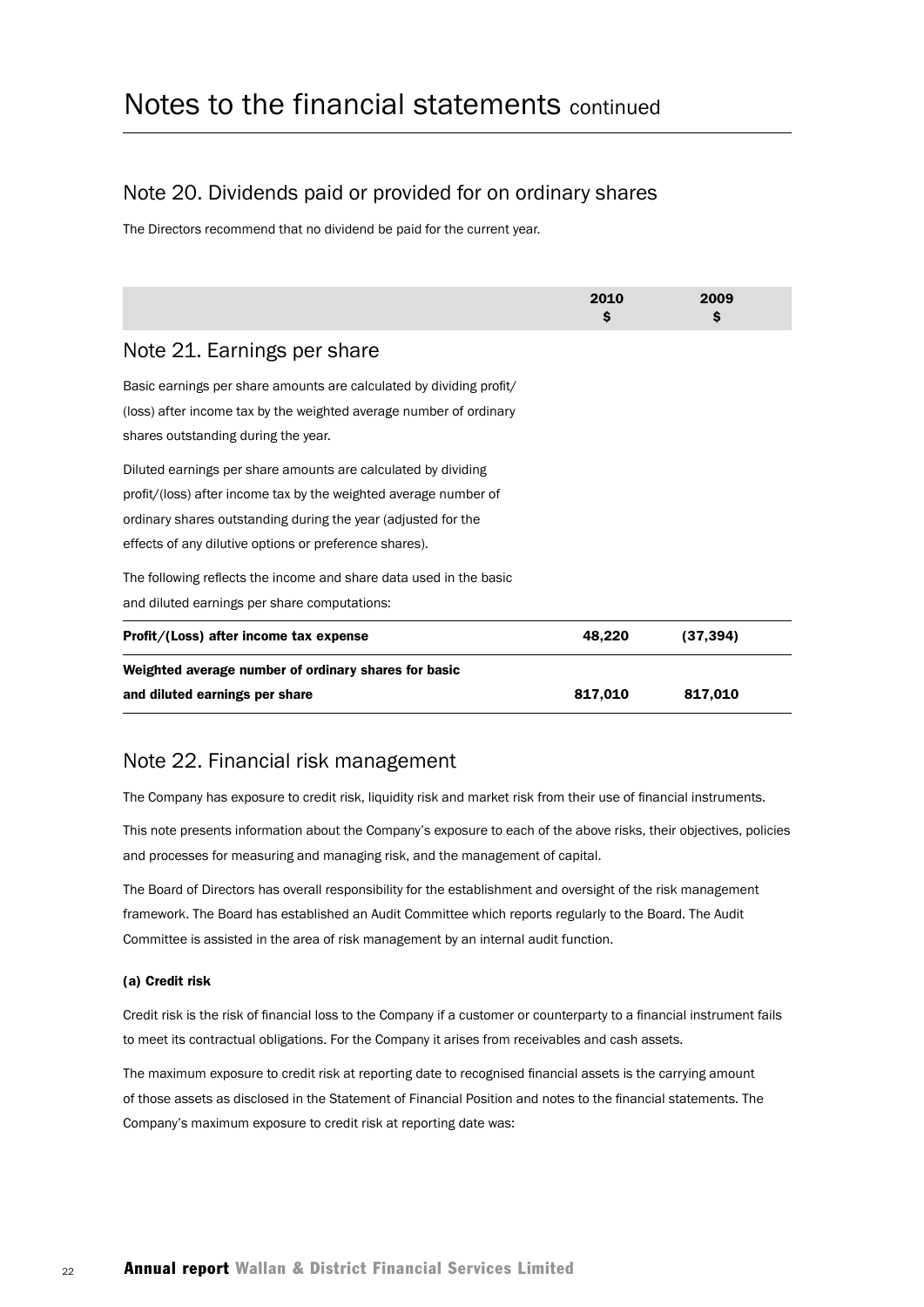#### Note 22. Financial risk management (continued)

#### (a) Credit risk (continued)

|             | <b>Carrying amount</b> |            |  |
|-------------|------------------------|------------|--|
|             | 2010<br>\$             | 2009<br>\$ |  |
| Cash assets | 286,321                | 180,575    |  |
| Receivables | 45,424                 | 21,268     |  |
|             | 331,745                | 201,843    |  |

The Company's exposure to credit risk is limited to Australia by geographic area. The majority of receivables is due from Bendigo and Adelaide Bank Ltd.

None of the assets of the Company are past due (2009: nil past due) and based on historic default rates, the Company believes that no impairment allowance is necessary in respect of assets not past due.

The Company limits its exposure to credit risk by only investing in liquid securities with Bendigo and Adelaide Bank Ltd.

#### (b) Liquidity risk

Liquidity risk is the risk that the Company will not be able to meet its financial obligations as they fall due. The Company ensures it will have enough liquidity to meet its liabilities when due under both normal and stressed conditions. Liquidity management is carried out within the guidelines set by the Board.

Typically, the Company maintains sufficient cash on hand to meet expected operational expenses, including the servicing of financial obligations. This excludes the potential impact of extreme circumstances that cannot reasonably be predicted, such as natural disasters.

The following are the estimated contractual maturities of financial liabilities, including estimated interest payments.

|              | <b>Carrying</b><br>amount<br>\$ | <b>Contractual</b><br>cash flows<br>\$ | 1 year<br>or less<br>\$ | Over 1 to<br>5 years<br>\$ | <b>More than</b><br>5 years<br>\$ |
|--------------|---------------------------------|----------------------------------------|-------------------------|----------------------------|-----------------------------------|
| 30 June 2010 |                                 |                                        |                         |                            |                                   |
| Payables     | 27,503                          | (27, 503)                              | (27, 503)               |                            |                                   |
|              | 27,503                          | (27, 503)                              | (27, 503)               |                            |                                   |
| 30 June 2009 |                                 |                                        |                         |                            |                                   |
| Payables     | 10,697                          | (10,697)                               | (10, 697)               |                            |                                   |
|              | 10,697                          | (10, 697)                              | (10, 697)               |                            |                                   |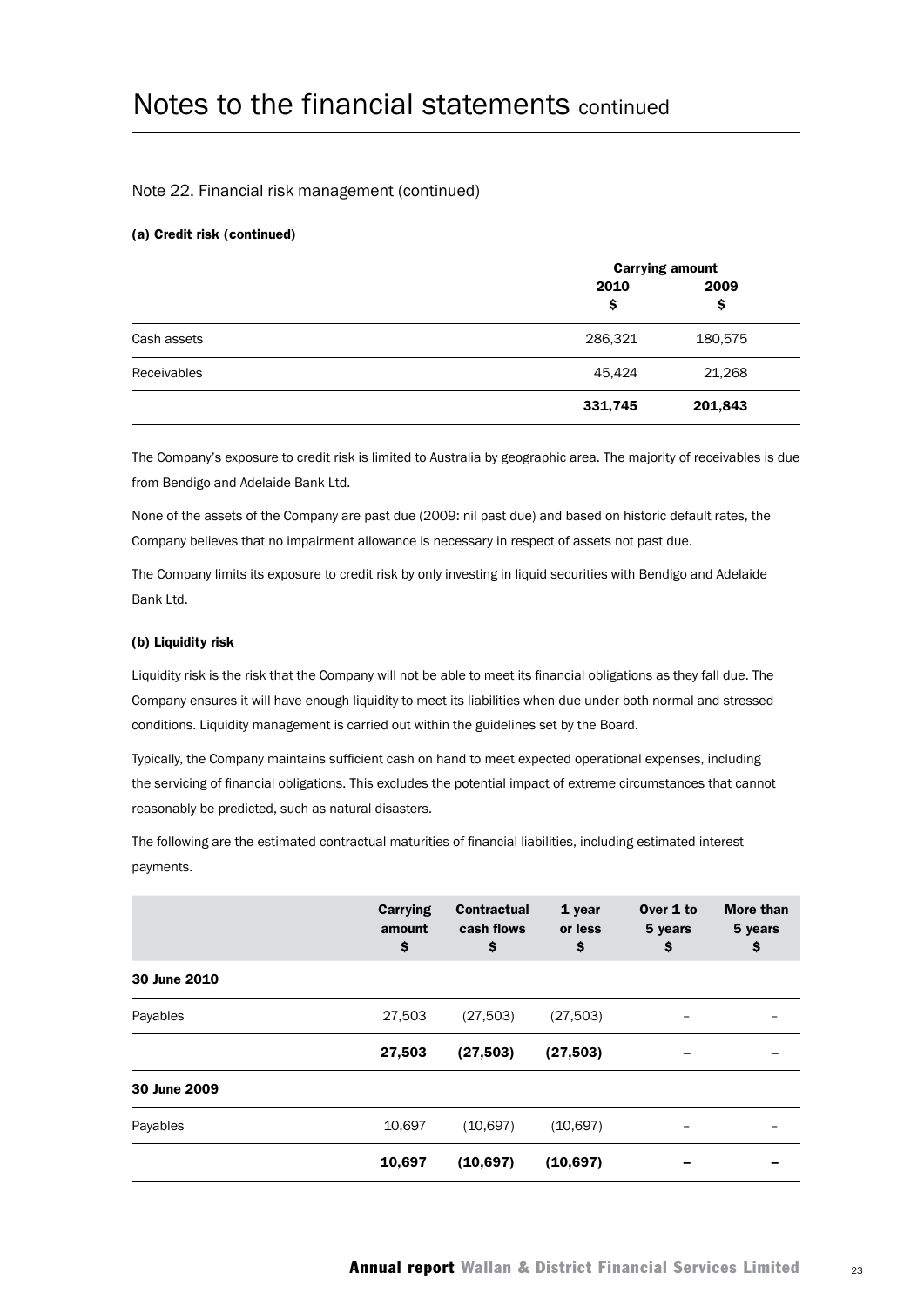#### Note 22. Financial risk management (continued)

#### (c) Market risk

Market risk is the risk that changes in market prices, such as interest rates, will affect the Company's income or the value of its holdings of financial instruments. The objective of market risk management is to manage and control market risk exposures within acceptable parameters.

#### Interest rate risk

Interest rate risk is that the fair value or future cash flows of a financial instrument will fluctuate because of changes in market interest rates. The Company reviews the exposure to interest rate risk as part of the regular Board meetings.

#### Sensitivity analysis

At the reporting date the interest rate profile of the Company's interest bearing financial instruments was:

|                               | <b>Carrying amount</b> |         |  |
|-------------------------------|------------------------|---------|--|
|                               | 2010                   | 2009    |  |
|                               | \$                     | \$      |  |
| <b>Fixed rate instruments</b> |                        |         |  |
| <b>Financial assets</b>       | 240,153                | 104,125 |  |
| <b>Financial liabilities</b>  |                        |         |  |
|                               | 240,153                | 104,125 |  |
| Variable rate instruments     |                        |         |  |
| <b>Financial assets</b>       | 45,758                 | 76,450  |  |
| <b>Financial liabilities</b>  | -                      |         |  |
|                               | 45,758                 | 76,450  |  |

#### Fair value sensitivity analysis for fixed rate instruments

The Company does not account for any fixed interest rate financial assets or liabilities at fair value through profit or loss. Therefore a change in interest rates at the reporting date would not affect profit or loss.

#### Cash flow sensitivity analysis for variable rate instruments

A change of 100 basis points in interest rates at the reporting date would have no impact on profit or retained earnings. For the analysis performed on the same basis as at 30 June 2009 there was also no impact. As at both dates this assumes all other variables remain constant.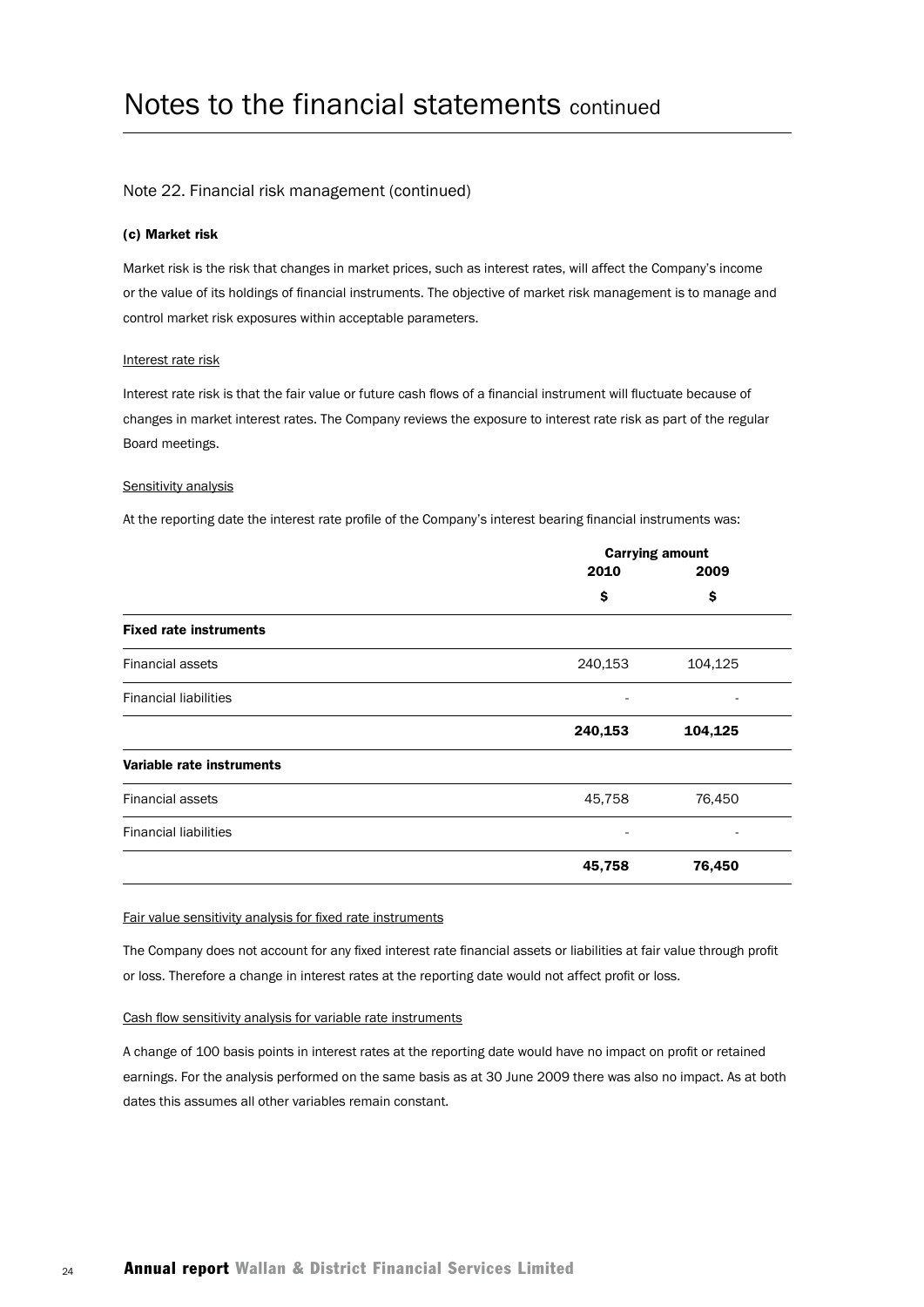#### Note 22. Financial risk management (continued)

#### (d) Net fair values

The net fair values of financial assets and liabilities approximate the carrying values as disclosed in the Statement of Financial Position. The Company does not have any unrecognised financial instruments at year end.

#### (e) Capital management

The Board's policy is to maintain a strong capital base so as to sustain future development of the Company. The Board of Directors monitor the return on capital and the level of dividends to shareholders. Capital is represented by total equity as recorded in the Statement of Financial Position.

In accordance with the franchise agreement, in any 12 month period, the funds distributed to shareholders shall not exceed the Distribution Limit.

- (i) the Distribution Limit is the greater of:
	- (a) 20% of the profit or funds of the Franchisee otherwise available for distribution to shareholders in that 12 month period; and
	- (b) subject to the availability of distributable profits, the Relevant Rate of Return multiplied by the average level of share capital of the Franchisee over that 12 month period; and
- (ii) the Relevant Rate of Return is equal to the weighted average interest rate on 90 day bank bills over that 12 month period plus 5%.

The Board is managing the growth of the business in line with this requirement. There are no other externally imposed capital requirements, although the nature of the Company is such that amounts will be paid in the form of charitable donations and sponsorship. Charitable donations and sponsorship paid for the year ended 30 June 2010 can be seen in the Statement of Comprehensive Income.

There were no changes in the Company's approach to capital management during the year.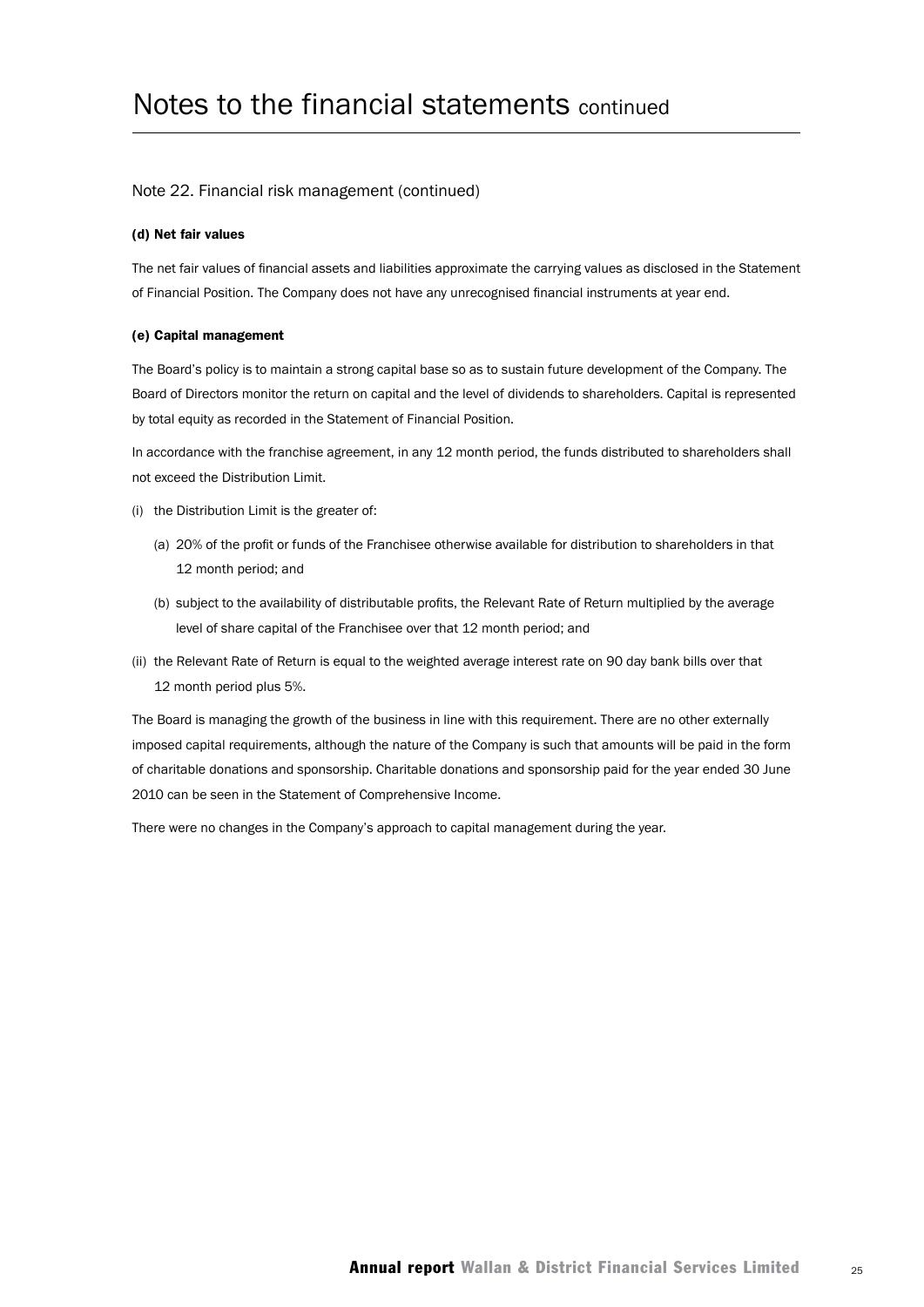# Directors' declaration

In accordance with a resolution of the Directors of Wallan & District Financial Services Limited, I state that:

In the opinion of the Directors:

- (a) the financial statements and notes of the Company are in accordance with the Corporations Act 2001, including:
	- (i) giving a true and fair view of the Company's financial position as at 30 June 2010 and of their performance for the year ended on that date; and
	- (ii) complying with Accounting Standards in Australia and Corporations Regulations 2001; and
- (b) there are reasonable grounds to believe that the Company will be able to pay its debts as and when they become due and payable.

Paul Gardiner **Chairperson** 

Signed at Wallan on 24 August 2010.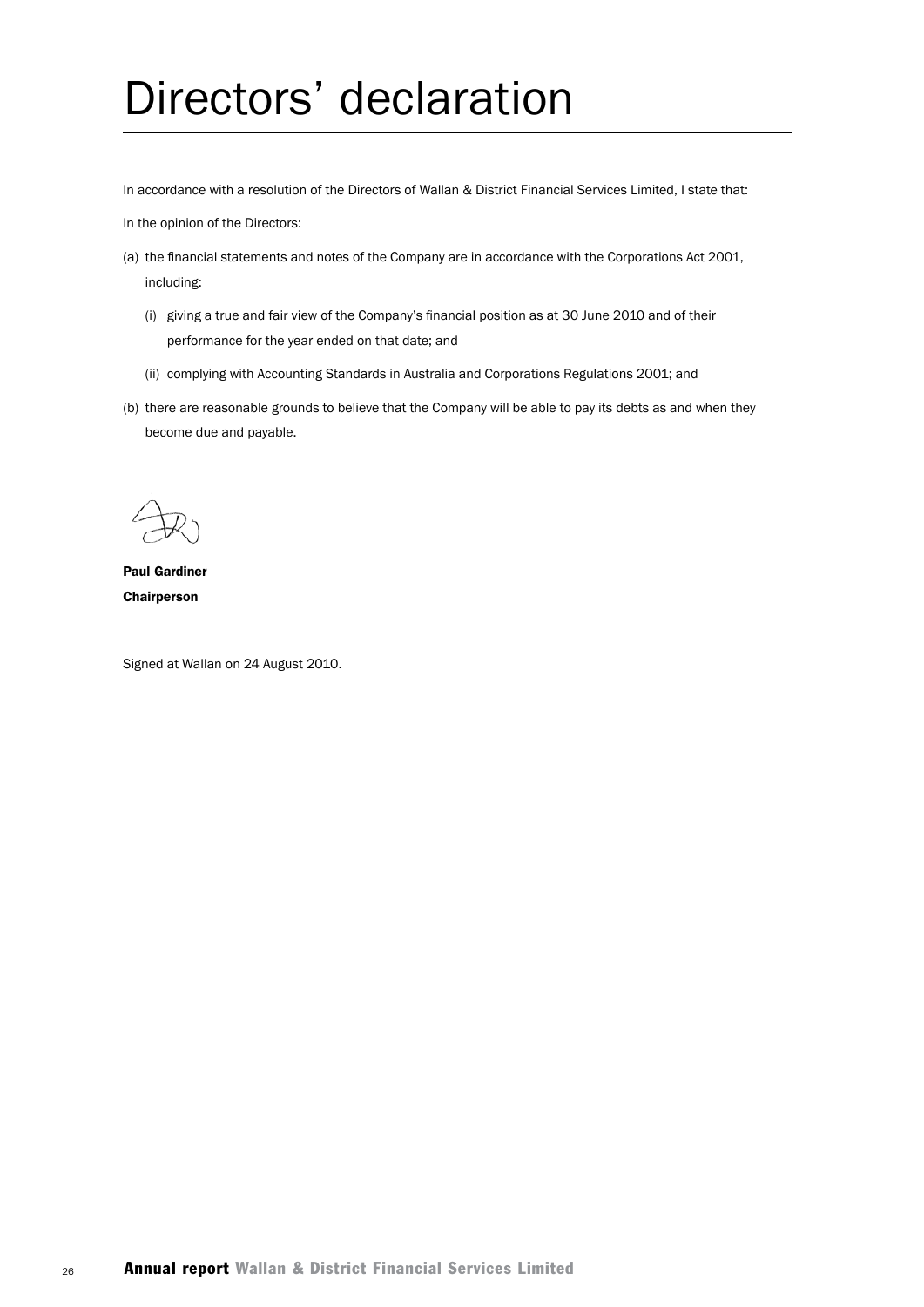# Independent audit report

## **Richmond Sinnott & Delahunty**

**Chartered Accountants**



**INDEPENDENT AUDIT REPORT** TO THE MEMBERS OF WALLAN & DISTRICT **FINANCIAL SERVICES LIMITED** 

Partners:<br>Kenneth J Richmond Warren J Sinnott Philip P Delahunty Partners: Brett A Andrews

#### **SCOPE**

The financial report comprises the statement of financial position, statement of comprehensive income, statement of cash flows, statement of changes in equity, accompanying notes to the financial statements, and the directors' declaration for Wallan & District Financial Services Limited, for the year ended 30 June 2010.

The directors of the company are responsible for preparing a financial report that gives a true and fair view of the financial position and performance of the company, and that complies with Accounting Standards in Australia, in accordance with the Corporations Act 2001. This includes responsibility for the maintenance of adequate accounting records and internal controls that are established to prevent and detect fraud and error, and for the accounting policies and accounting estimates inherent in the financial report.

#### Audit approach

We conducted an independent audit of the financial report in order to express an opinion on it to the members of the company. Our audit has been conducted in accordance with Australian Auditing Standards in order to provide reasonable assurance as to whether the financial report is free of material misstatement. The nature of an audit is influenced by factors such as the use of professional judgement, selective testing, the inherent limitations of internal control, and the availability of persuasive rather than conclusive evidence. Therefore, an audit cannot guarantee that all material misstatements have been detected.

We performed procedures to assess whether in all material respects the financial report presents fairly in accordance with the Corporations Act 2001, including compliance with Accounting Standards in Australia, and other mandatory financial reporting requirements in Australia, a view which is consistent with our understanding of the company's financial position, and of its performance as represented by the results of its operations and cash flows.

We formed our audit opinion on the basis of these procedures, which included:

- examining, on a test basis, information to provide evidence supporting the amounts and disclosures in the financial report; and
- assessing the appropriateness of the accounting policies and disclosures used and  $\bullet$ the reasonableness of significant account estimates made by the directors.

While we considered the effectiveness of management's internal controls over financial reporting when determining the nature and extent of our procedures, our audit was not designed to provide assurance on internal controls.

We performed procedures to assess whether the substance of business transactions was accurately reflected in the financial report. These and our other procedures did not include consideration or judgement of the appropriateness or reasonableness of the business plans or strategies adopted by the directors and management of the company.

Woodbury Court, 172 McIvor Road Bendigo 3550. PO Box 30 Bendigo 3552. Ph: (03) 5443 1177. Fax: (03) 5444 4344. Email: rsd@rsdadvisors.com.au ABN 60 616 244 309

Liability limited by a scheme approved under Professional Standards Legislation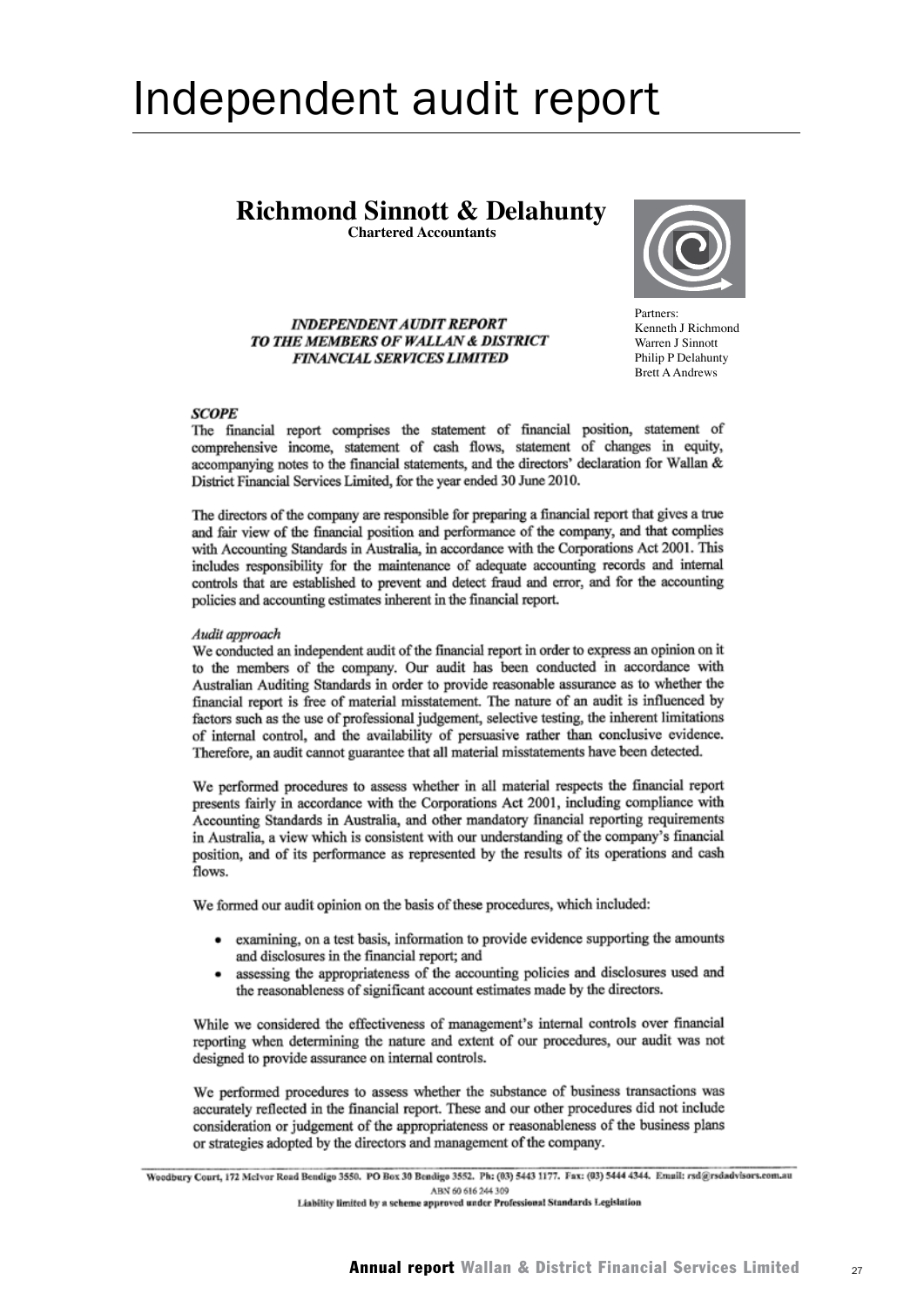#### **INDEPENDENCE**

We are independent of the company, and have met the independence requirements of Australian professional ethical pronouncements and the Corporations Act 2001.

#### **AUDIT OPINION**

In our opinion, the financial report of Wallan & District Financial Services Limited is in accordance with:

- the Corporations Act 2001 including:  $(a)$ 
	- giving a true and fair view of the company's financial position as at  $(i)$ 30 June 2010 and of its performance for the year ended on that date; and
	- complying with Accounting Standards and the Corporations Regulations  $(ii)$ 2001; and

 $(b)$ 

other mandatory professional reporting requirements in Australia.

# Rechnund Surrett & Delahutz<br>RICHMOND SINNOTT & DELAHUNTY

Chartered Accountants

W. J. SINNOTT Partner Bendigo

Date: 24 August 2010